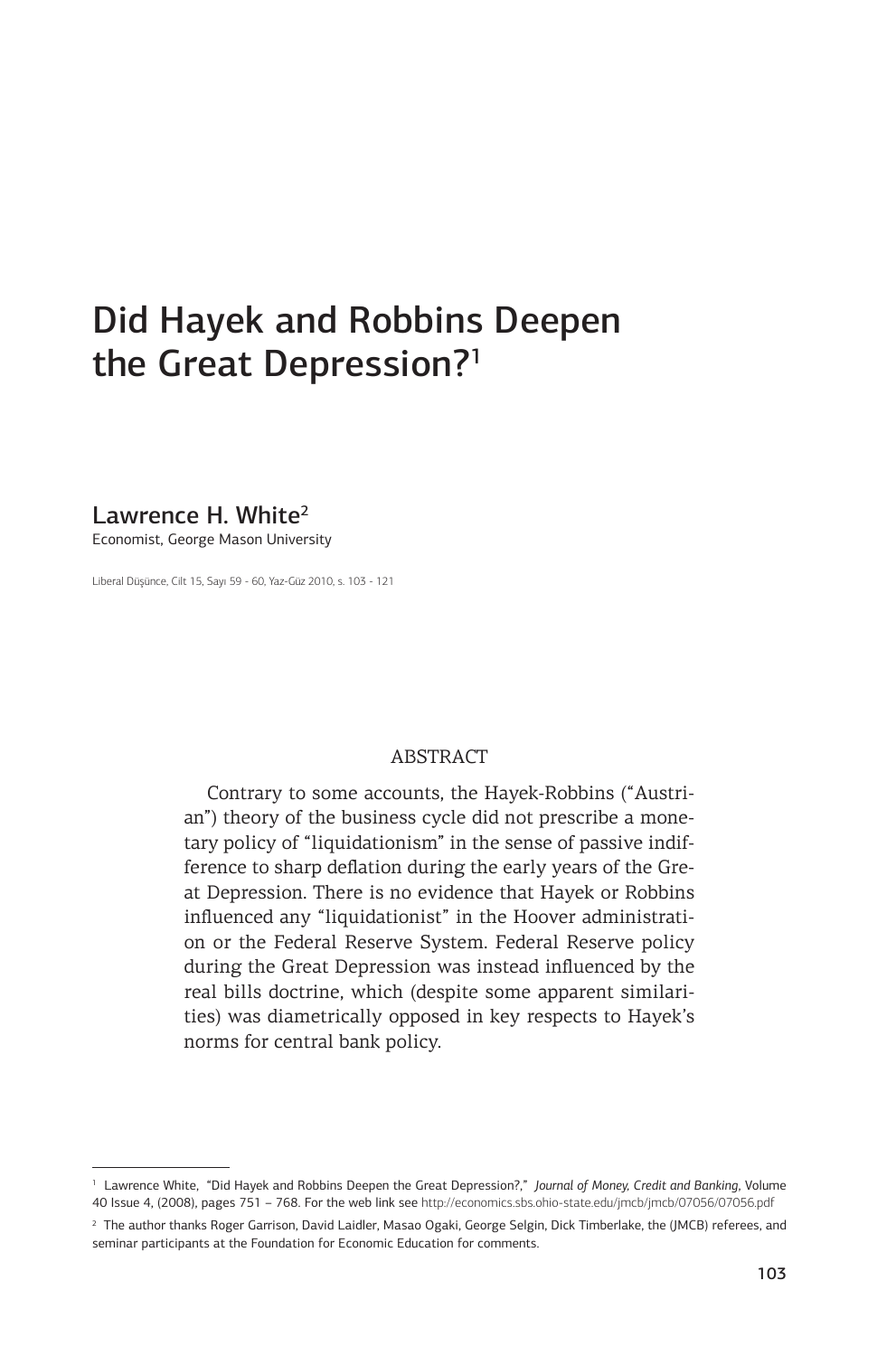*I think the Austrian business-cycle theory has done the world a great deal of harm. If you go back to the 1930s, which is a key point, here you had the Austrians sitting in London, Hayek and Lionel Robbins, and saying you just have to let the bottom drop out of the world. You've just got to let it cure itself. You can't do anything about it. You will only make it worse… I think by encouraging that kind of do-nothing policy both in Britain and in the United States, they did harm.*

– Milton Friedman, as quoted by Gene Epstein (1999)

An increasingly common view among economic historians is that, as Ben Bernanke (2004) has put it, "the adherence of some Federal Reserve policymakers to the liquidationist thesis" during the Great Depression was among the main factors that "led policymakers astray, with disastrous consequences."<sup>3</sup> Bernanke specifically cites "the infamous 'liquidationist' thesis of Treasury Secretary Andrew Mellon, who argued that weeding out 'weak' banks was a harsh but necessary prerequisite to the recovery of the banking system." Barry Eichengreen (1999, pp. 8, 12) elaborates the theme that the "dominant doctrine" of the early 1930s "was liquidationism, according to which business cycle downturns served the Darwinian function of weeding out the weak enterprises least well adapted to a dynamic economy." Eichengreen believes that liquidationism guided the Hoover administration's fiscal policy, and that the "same ideology of inaction pervaded the corridors of central banks."

Anna J. Schwartz, in an interview with Randall E. Parker (2002, pp. 111-12), identifies liquidationism with passivity in the face of deflation. She charges that the Fed of the 1930s acted in the mistaken belief that "the economy had to be submitted, subjected, to this kind of cleansing as it were, the word that has become popular nowadays, liquidationist … you couldn't do anything to relieve the obvious deflation in the economy". In his own overview of the period, Parker (2002, p. 9) emphasizes the influence of the doctrine. The liquidationists

basically believed that economic agents should be forced to rearrange their spending proclivities and alter their alleged profligate use of resources. If it took mass bankruptcies to produce this result and wipe the slate clean so that everyone could have a fresh start, then so be it. The liquidationists viewed the events of the Depression as an economic penance for the speculative excesses of the 1920s. Thus, the Depression was the price that was being paid for the misdeeds of the previous decade.

In the paper most responsible for popularizing the term "liquidationism," J. Bradford DeLong (1991) links the Fed's inaction to ideas propounded by Friedrich A. Hayek and Lionel Robbins: "In adopting such 'liquidationist' policies, the Federal Reserve was merely following the recommendations provided by an eco-

<sup>&</sup>lt;sup>3</sup> Bernanke cites two other factors as also leading policy-makers astray: the "gold standard orthodoxy" and "the incorrect view that low nominal interest rates necessarily signaled monetary ease".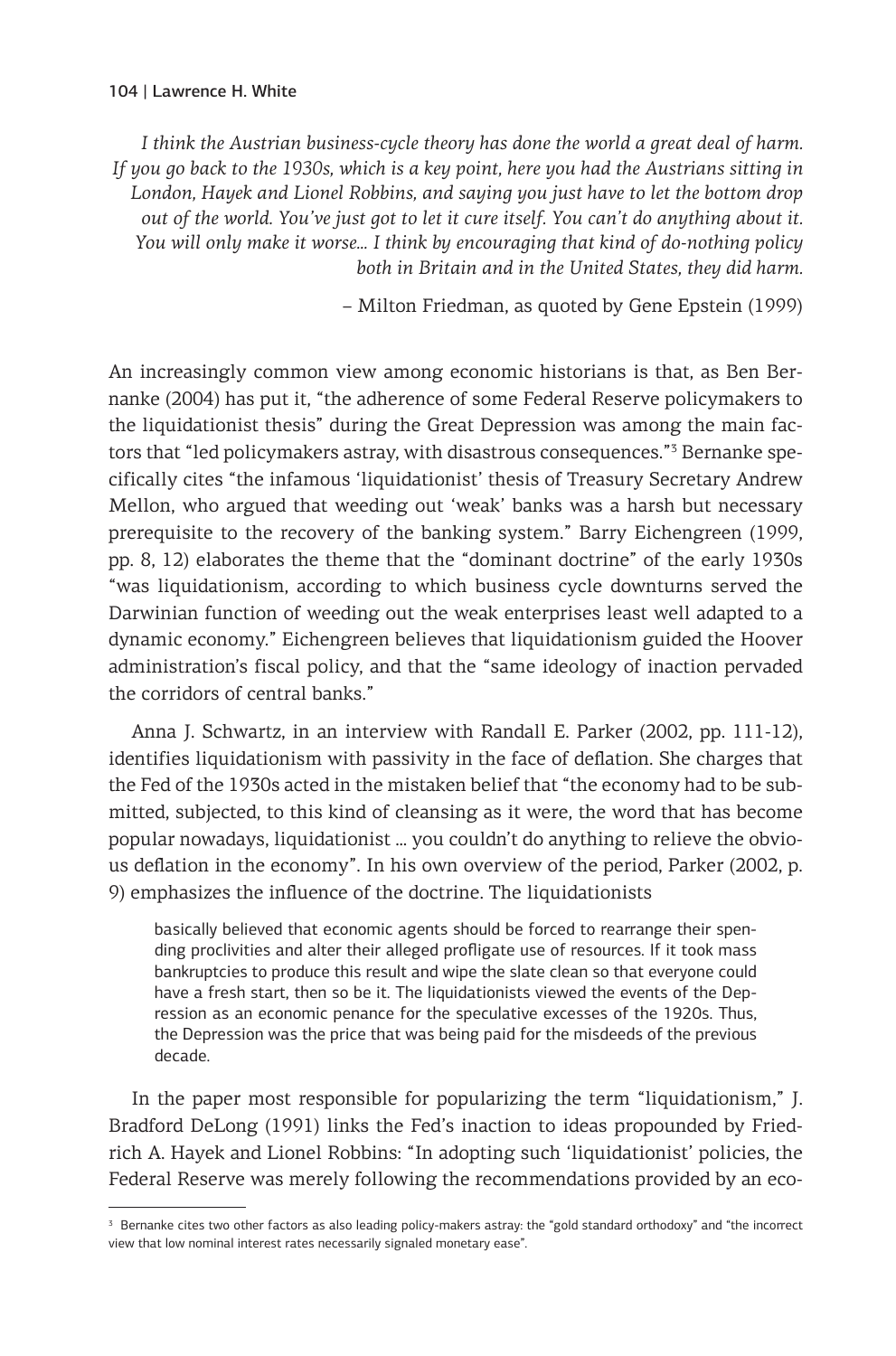nomic theory of depressions that was in fact common before the Keynesian Revolution and was held by economists like Friedrich Hayek, Lionel Robbins, and Joseph Schumpeter." In a later paper, DeLong (1998) makes a similar argument regarding U.S. fiscal policy: Hoover and Mellon tried to keep the federal budget balanced in 1930-31 because they adhered to the Hayekian theory of the business cycle. In an online essay, DeLong (undated) puts his view of the doctrinal history the following way:

…Hoover had been one of the most enthusiastic proponents of "liquidationism" during the Great Depression himself. And the unwillingness to use policy to prop up the economy during the slide into the Depression was backed by a large chorus, and approved by the most eminent economists – most of them "Austrian" in the sense of Friedrich Hayek and Joseph Schumpeter.

DeLong goes on to characterize the Austrian chorus as holding that "in the long run the Great Depression would turn out to have been 'good medicine' for the economy, and that proponents of stimulative policies were shortsighted enemies of the public welfare."

 In his own interview with Parker, Milton Friedman (Parker 2002, p. 44) characterized the Hayek-Robbins view taught at the London School of Economics as "a picture of incredible darkness." In doing so he echoed his decades-earlier description (Friedman 1974, p. 162-3) of "the London School (really Austrian) view" as a "dismal Picture." He found it dismal for teaching, among other things, "that the only sound policy was to let the depression run its course, bring down money costs, and eliminate weak and unsound firms." Though he did not use the term "liquidationism," Friedman read the Austrian view as one that counseled monetary policy-makers to do nothing to combat the sharp deflation of 1930-33. Friedman quoted extensively from Robbins' book *The Great Depression* to support this reading. (He also mentioned Hayek's mentor, Ludwig von Mises, but not Hayek. In the Parker interview and in the Epstein interview quoted at the outset, Friedman did name Hayek as well as Robbins.) At the University of Chicago during the 1930s, by contrast, "[f]ar from preaching the need to let deflation and bankruptcy run their course, they [Chicago economists] issued repeated pronumciamentos calling for government action to stem the deflation."

In reply to Parker's question of whether the Austrians wanted to "purge the rottenness" from the system, however, Friedman (Parker 2002, p. 43) remarked, "Well, I don't think Hayek or Lionel Robbins would have used that phrase. They would have said you simply have to use up the excessive long-lived goods and get back to an appropriate relation between capital goods and consumer goods."

 DeLong's thesis that the Hoover administration and the Federal Reserve were following Austrian advice thus coincides with Milton Friedman's judgment that the Austrian advice did harm. Both suggest that "do-nothing" policy prescripti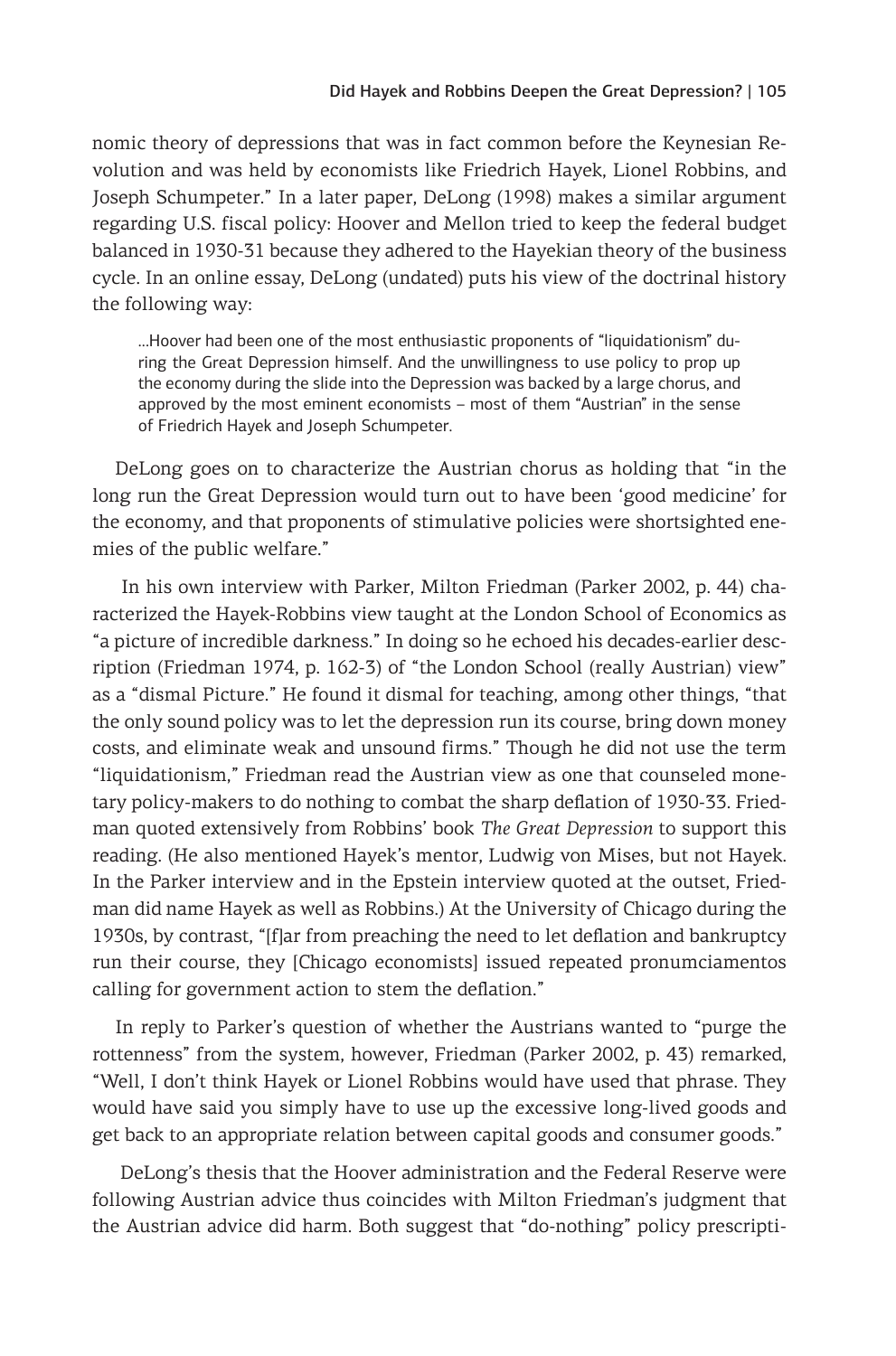ons by Hayek and Robbins contributed to deepening the Great Depression in the United States.

But is this an accurate account of Hayek's and Robbins' actual monetary and fiscal policy advice during the early years of the Great Depression? Is it an accurate account of the policies of the Hoover administration, of the Federal Reserve System, and of what influenced them? A critical examination finds DeLong's history unpersuasive on four key points.

(1) The Hayek-Robbins ("Austrian") theory of the business cycle did not in fact prescribe a monetary policy of "liquidationism" in the sense of doing nothing to prevent a sharp deflation. Hayek and Robbins did question the wisdom of re-inflating the price level after it had fallen from what they regarded as an unsustainable level (given a fixed gold parity) to a sustainable level. They did denounce, as counterproductive, attempts to bring prosperity through cheap credit. But such warnings against what they regarded as monetary over-expansion did not imply indifference to severe income contraction driven by a shrinking money stock and falling velocity. Hayek's theory viewed the recession as an unavoidable period of allocative corrections, following an unsustainable boom period driven by credit expansion and characterized by distorted *relative* prices. General price and income deflation driven by monetary contraction was neither necessary nor desirable for those corrections. Hayek's monetary policy norm in fact prescribed *stabilization* of nominal income rather than passivity in the face of its contraction. The germ of truth in Friedman's and DeLong's indictments, however, is that Hayek and Robbins themselves failed to push this prescription in the early 1930s when it mattered most.

(2) With respect to fiscal policy, the Austrian business cycle theory was silent. Hayek and Robbins did oppose make-work public programs, but they opposed them because they believed that the programs would misdirect scarce resources, not because the programs were financed by public-sector borrowing.

(3) There is no evidence that either Hoover or Mellon, or any "liquidationist" in the Federal Reserve System, drew policy inspiration from Hayek or Robbins. Given that Hayek's theory was unknown to English-language economists before he gave the lectures published as *Prices and Production* in 1931, it would be surprising to find that Hayek had influenced the US policy debate in 1930.<sup>4</sup> Robbins' writings on the Depression came even later. Rather than following Hayek or Robbins, the Fed's decision-makers were following a variant of the real bills doctrine, as Richard H. Timberlake, Jr. (1993, pp. 259-83; 2007, pp. 339-43), David

<sup>4</sup> Wheelock (1992, p. 8) also links American policy to Hayek, citing Hayek (1932) and then a speech by a Federal Reserve official from 1930 as evidence that "Several key Fed officials shared Hayek's views." Like DeLong, he provides no evidence that anyone at the Fed was actually drawing from Hayek or Robbins.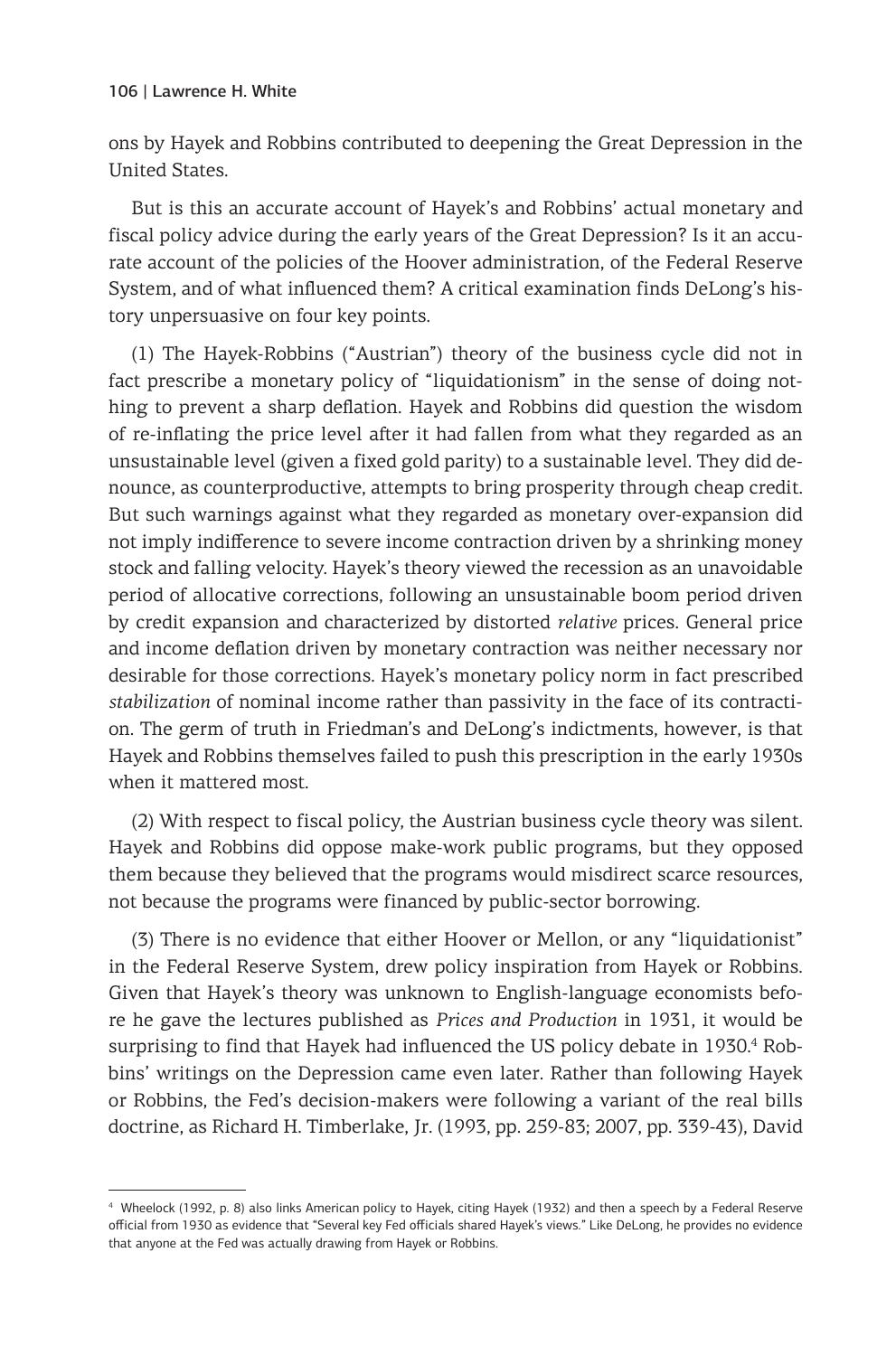C. Wheelock (1991, p. 111), Allan H. Meltzer (2003, pp. 76, 138-39, 263-66, 322) and David Laidler (2003a, pp. 1259-63) have emphasized.

The Austrian and real-bills views should not be conflated. If they were, as Laidler (2003a, p. 1263 n. 11) puts it, "apparently parallel strands in the literature," then such an appearance was misleading. In key respects the two views were diametrically opposed. It may be true, as Laidler (2003b, p. 26) argues, that by offering their own non-expansionist policy advice in the early 1930s "the Austrians… lent considerable academic respectability to similar views, based on the so-called *needs of trade* or *real bills* doctrine, which at that time had wide currency in banking circles in general, and at the Federal Reserve Board in particular." Nonetheless the Austrian and real-bills views were analytically quite distinct, and the Austrians were not the source of the Fed's thinking.<sup>5</sup>

(4) Herbert Hoover explicitly rejected "liquidationist" doctrine in both word and deed. Hoover's claim that Mellon advocated liquidationism in cabinet meetings lacks corroboration from Mellon's public statements.

## Hayek's Theory and Its Monetary Policy Norm

Hayek's business cycle theory led him to the conclusion that intertemporal price equilibrium is best maintained in a monetary economy by constancy of "the total money stream," or in Fisherian terms the money stock times its velocity of circulation, *MV*. Hayek was clear about his policy recommendations: the money stock *M* should vary to offset changes in the velocity of money *V*, but should be constant in the absence of changes in V.<sup>6</sup> He accordingly lamented the shrinkage of *M* due to the public's withdrawing reserve money from banks (as had occurred in 1929-33), referring (Hayek 1937, p. 82) to "that most pernicious feature of our present system: namely that a movement towards more liquid types of money causes an actual decrease in the total supply of money and *vice versa*." He declared (1937, p. 84) that the central bank's duty lay in "offsetting as far as possible the effects of changes in the demand for liquid assets on the total quantity of the circulating medium."

To stabilize the volume of nominal spending, Hayek (1935, p. 124) urged that "any change in the velocity of circulation would have to be compensated by reciprocal change in the amount of money in circulation if money is to remain neutral toward prices." Thus Hayek (1933b, pp. 164-65) held that an increased public demand to hold (i.e. to "hoard" or not spend) deposit balances would have undesirable deflationary consequences unless offset by deposit expansion:

<sup>5</sup> DeLong does not mention the real bills doctrine, instead citing only the Austrian view as an influence on the Fed. Meltzer (2003, p. 280) lumps Lionel Robbins together with real-bills advocates who held that "speculative credit and nonreal bills had to be purged."

<sup>6</sup> For secondary accounts of the evolution of Hayek's monetary policy views see Selgin (1999) and White (1999). For overviews of his cycle theory see Haberler (1986) and Garrison (1986). For an intellectual biography see Caldwell (2004).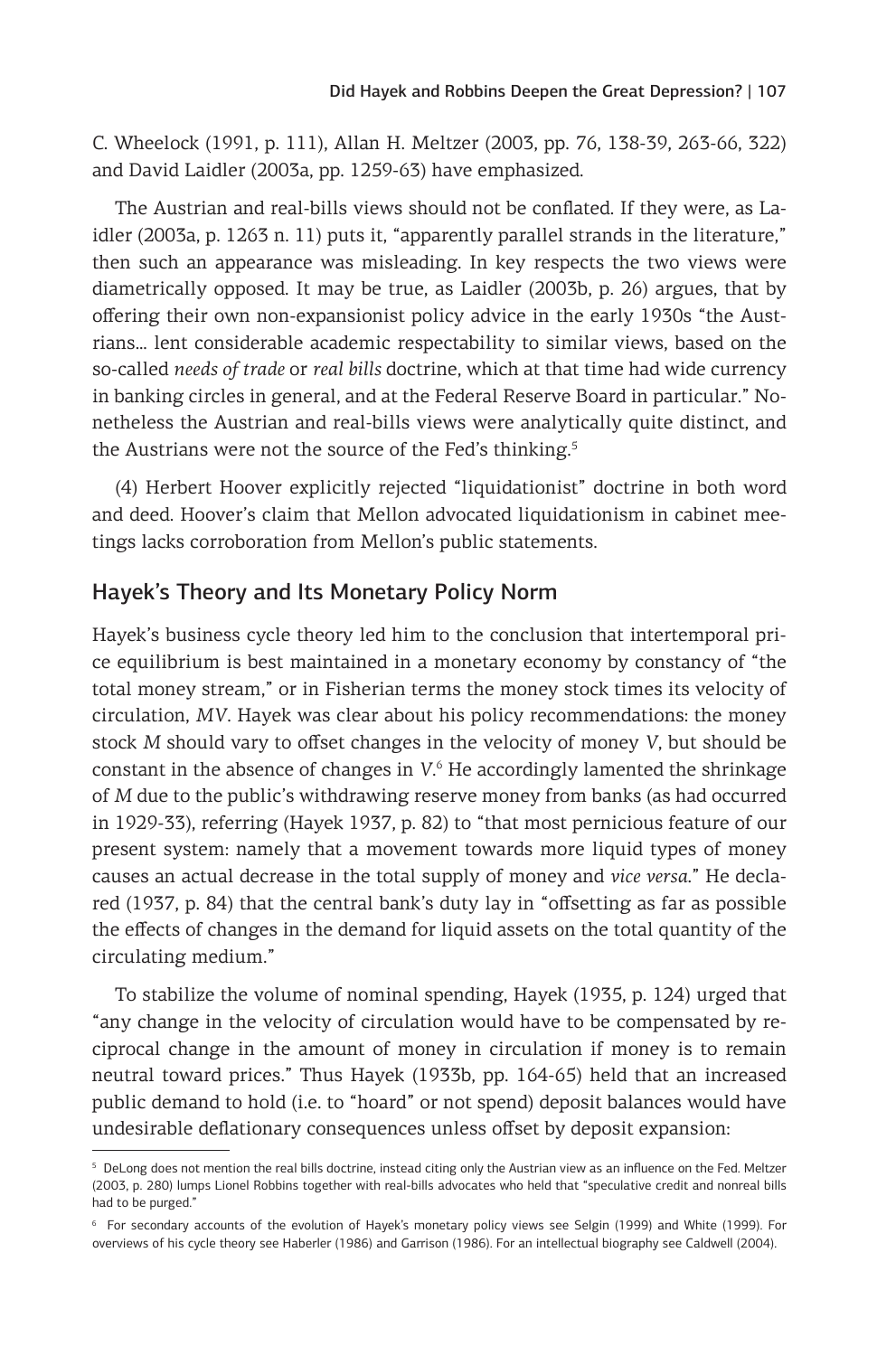Unless the banks create additional credits for investment purposes to the same extent that the holders of deposits have ceased to use them for current expenditure, the effect of such saving is essentially the same as that of hoarding [of base money] and has all the undesirable deflationary consequences attaching to the latter.<sup>7</sup>

Hayek (1937, p. 93) was as strongly opposed to contraction in nominal income as he was to excessive expansion:

Whether we think that the ideal would be a more or less constant volume of the monetary circulation, or whether we think that this volume should gradually increase at a fairly constant rate as productivity increases, the problem of how to prevent the credit structure in any country from running away in either direction remains the same.

Hayek's ideal (*ibid.*) was not a do-nothing monetary policy but "an intelligently regulated international system."8

Favoring stabilization of nominal income as an ideal, Hayek and Robbins opposed efforts to stabilize the price level against real income shocks. They thought that the US price level should have been allowed to decline as real output grew with productivity improvements in the 1920s.<sup>9</sup> Instead, in their view, the price level had been artificially propped up by the Federal Reserve's credit expansion. They regarded the downturn of 1929 as the inevitable end to an artificial boom that the credit expansion (especially in  $1927-28$ ) had fueled.<sup>10</sup> Robbins in a 1932 letter to the *Economist* (quoted by Wakatabe, p. 21) wrote that "although the causes of the present depression are various and complex, there is considerable reason to believe that the main initiatory cause was the inflationary boom in America and elsewhere which preceded it."

In the "Austrian" diagnosis of the boom, credit expansion drove the interest rate artificially low, luring labor and capital into overly "roundabout" investment projects that would prove unsustainable when the interest rate returned to its natural level. Hayek (1933c, p. 178) concluded that the typical recession was an equilibrating process leading to "the re-absorption of the unemployed productive forces – men as well as equipment" into sustainable uses. The "readjustment of the economic system after a crisis" was a "process of liquidation which restores some sort of equilibrium" (Hayek 1933c, pp. 175, 174). Business bankruptcies –

<sup>7</sup> Selgin and White (1994) point out that, absent legal restrictions, profit maximizing banks will in fact expand their deposit liabilities in response to a decrease in the public's turnover of deposits. Decreased turnover implies a reduction in a bank's optimal reserve ratio.

<sup>8</sup> DeLong overlooks these statements of Hayek's policy norms apparently because he cannot decipher the theoretical arguments surrounding them. DeLong (1991, p. 8, n. 19) declares that "Friedrich Hayek's business cycle theory is almost impossible to grasp from his theoretical works, like Prices and Production." He assumes that Hayek's monetary policy views are adequately represented in the writings of Schumpeter and Robbins, and in Hayek's own popular political work *The Road to Serfdom*, so that one may neglect what DeLong (1991, p. 8., fn. 21) calls "the opaque theoretical writings of Hayek."

<sup>9</sup> In this respect Hayek and Robbins agreed with D. H. Robertson (1926), though Robertson had a different theory of the business cycle. See Selgin (1999) and Wakatabe (2005).

<sup>10</sup> In his later *Memoirs*, Hoover (1952, p. 7 n. 6) quotes from Robbins' book, and endorses the view that the Fed's "easy money policies" in the 1920s fostered an unsustainable boom.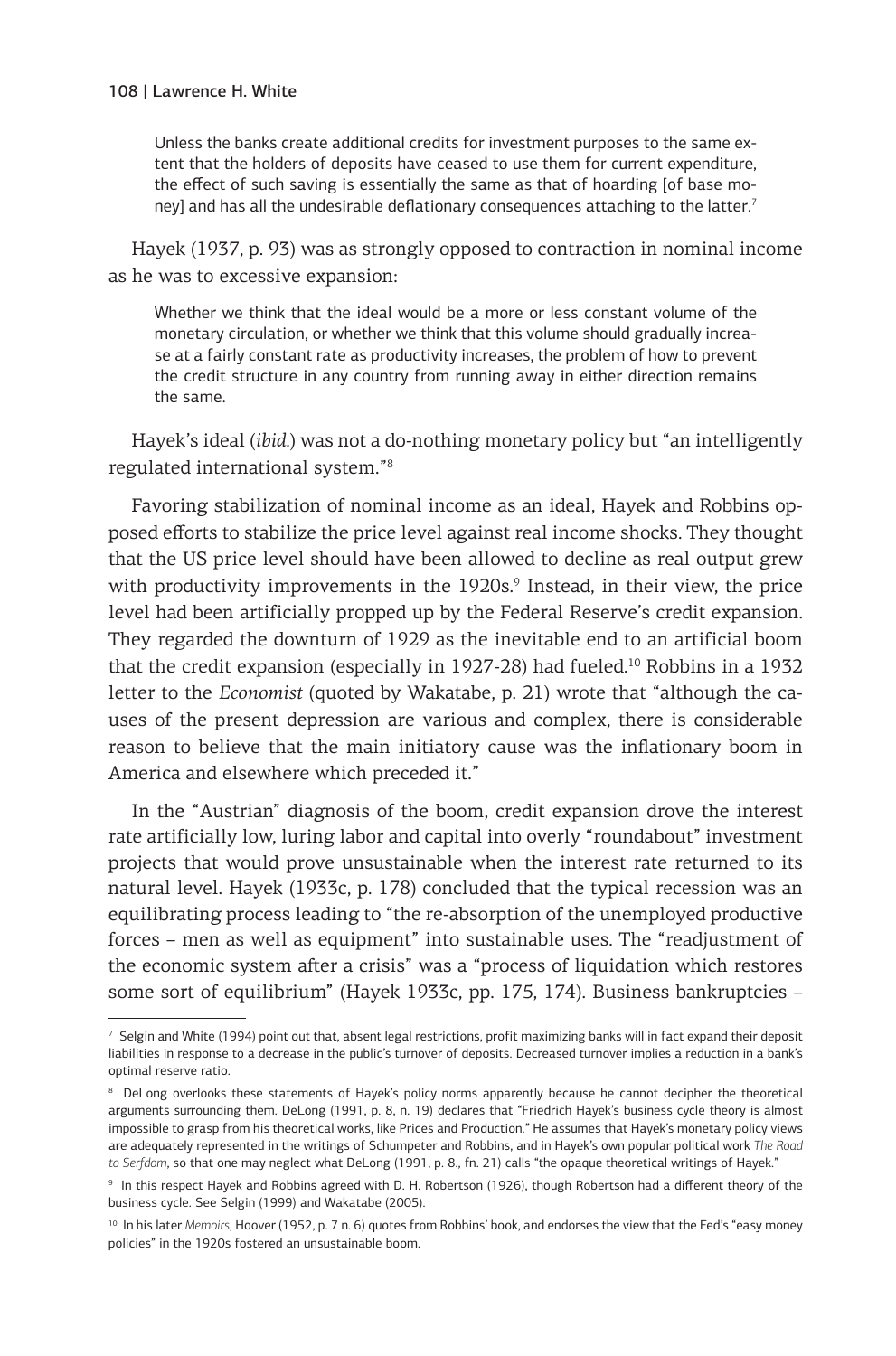liquidation in the narrow sense – might be a necessary part of the process, but these were of secondary importance to the reallocation of the factors of production (Hayek 1933c, p. 175):

The analysis of the crisis shows that, once an excessive increase of the capital structure has proved insupportable and has led to a crisis, profitability of production can be restored only by considerable changes in relative prices, reductions of certain stocks, and transfers of the means of production to other uses. In connection with these changes, liquidations of firms in a purely financial sense of the word may be inevitable, and their postponement may possibly delay the process of liquidation in the first, more general sense; but this is a separate and special phenomenon which in recent discussions has been stressed rather excessively at the expense of the more fundamental changes in prices, stocks, etc.<sup>11</sup>

Hayek (1933c, p. 176) worried that the process of readjustment after 1929 was being delayed by "the rigidity of prices and wages, which since the great war has undoubtedly become very considerable." He blamed the rigidities for the magnified unemployment and thereby for the deflation (not mentioning the US banking crisis and monetary contraction in this context), but hoped that the deflation might restore price and wage flexibility the hard way:

There can be little question that these rigidities tend to delay the process of adaptation and that this will cause a "secondary" deflation which at first will intensify the depression but ultimately will help to overcome these rigidities.

Hayek was thus ambivalent about the price deflation of 1930-33, despite the fact that its combination with falling real income clearly contravened his norm that aggregate nominal income should be stable. He considered it an open question (*ibid.*) whether the deflation "does not serve a necessary function in breaking these rigidities," but he also worried that "once that process of deflation has gathered momentum, it may not continue long after it has served its initial function." As we will see below, Hayek later regretted having thought that deflation could be useful.

Hayek (1933a, p. 176n.) and Robbins assumed that the gold standard remained operative. Credit expansion in the 1920s had prevented the average level of prices from falling, contrary to the gold standard's requirement that prices must fall for monetary equilibrium (the relative price of gold must rise) when produc-

<sup>&</sup>lt;sup>11</sup> Hayek thus associated recessionary "liquidation" with the dismantling of unprofitable firms, releasing labor and capital for other firms to use in different and more profitable activities. Using a Schumpeterian framework that focuses on the "creative destruction" of new technologies superseding old, Caballero and Hammour (1994, p. 1352) somewhat similarly view "recessions as times of 'cleansing,' when outdated or relatively unprofitable techniques and products are pruned out of the productive system." They add that this view "was popular among pre-Keynesian 'liquidationist' theorists like Hayek or Schumpeter (see J. Bradford De Long, 1990), but need not be taken to imply, as those authors did, that recessions are 'desirable' events." It should be noted that while Schumpeter stressed technical change, Hayek attributed the clustering of unprofitable firms in a recession to the interest rate's rise back to its natural level, stranding those investments whose viability required the continuation of a low interest rate. Hayek thus did not view a recession in real activity as a "desirable" occasion to prune obsolete techniques, but rather as an unavoidable period of pruning malinvestments made during the cheap-credit boom. Caballero and Hammour (2005) find that recessions actually result in reduced (and too little) restructuring over the entire cycle, calling this a "reverse liquidationist" view.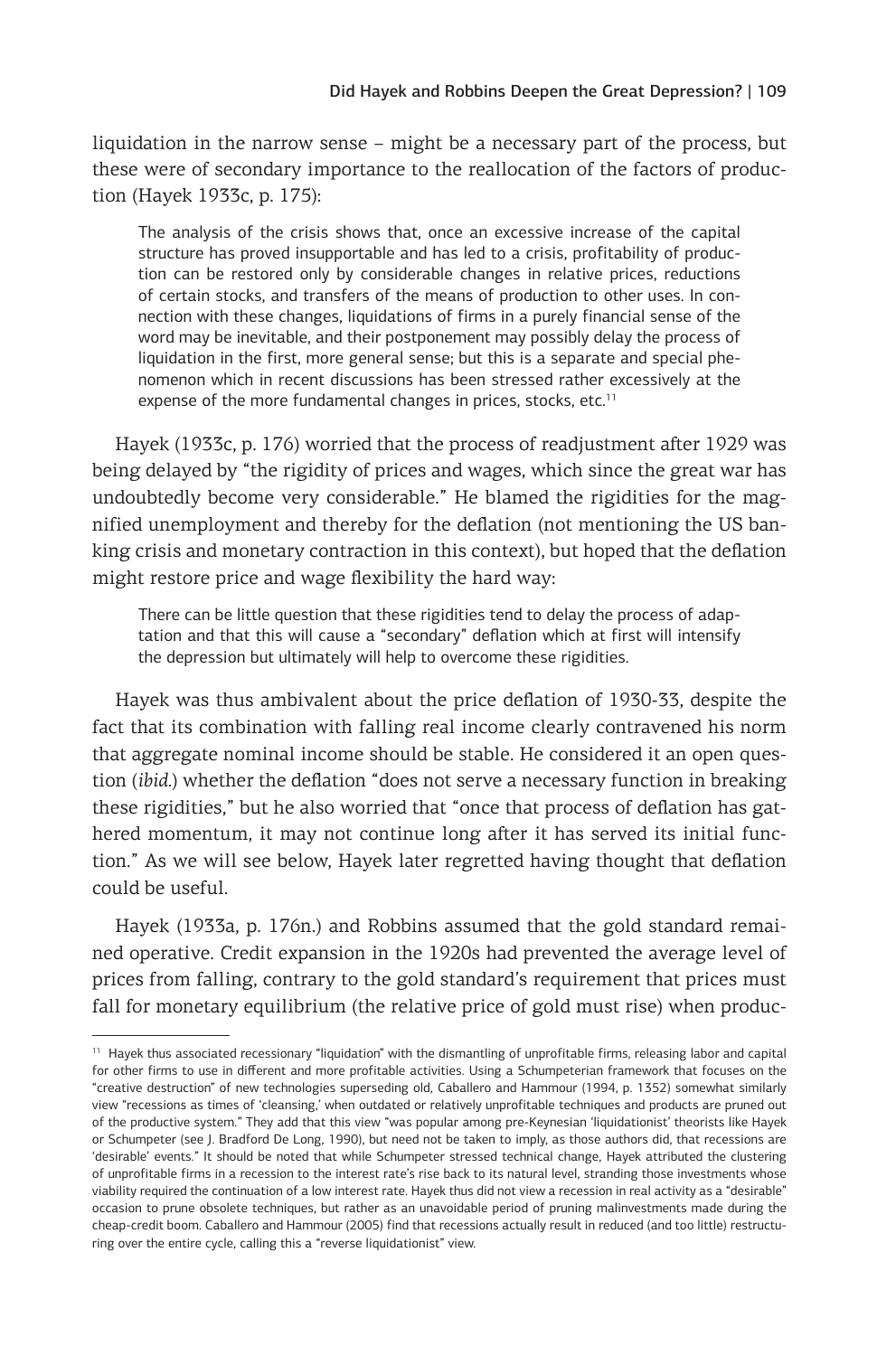tivity improvements made the output of goods and services grow faster than the gold stock (assuming an unchanged transactions demand for gold per dollar of income). Thus the 1929 price level needed some degree of downward adjustment. (This was the "initial function" of a deflation; any further decline in the price level was "secondary" deflation.)<sup>12</sup> Once the adjustment of falling prices and reallocation of unemployed resources had begun, those economists who wanted to fight unemployment by using monetary expansion to re-inflate prices, Robbins wrote (quoted by Wakatabe, p. 21), "propose to cure the patient by a small dose of the same poison which has brought him to his present condition". Robbins did not stop to consider that an *equilibrating* monetary expansion (to relieve a massive excess demand for money associated with a banking panic and collapse of the money multiplier) was not a "poison" in the way that a *disequilibrating* expansion could be (creating an excess supply of money and pushing the market interest rate below the natural rate).

DeLong (1998, p. 84) suggests that Hayekians favor living with "deep recessions" as "a necessary price for the dynamic growth efficiencies of market led economic development." But this statement better captures the view of Schumpeter, who emphasized waves of business innovation rather than credit expansions as the causes of growth spurts, than the view of Hayek (see Klausinger 1995). For Hayek, recessions were not the necessary price to be paid for dynamic growth. Investment-led growth would be sustainable – no recessionary price would be paid – if financed by voluntary savings rather than "forced savings" (credit expansion). A recession was the regrettable consequence of an unnecessary credit over-expansion, the hangover after the monetary binge.

## Who Were the Liquidationists?

The most widely cited evidence that liquidationism had official influence is a passage from *The Memoirs of Herbert Hoover* (1952, p. 30) in which Hoover denounced Mellon for advising him not to interfere with the downturn that began in 1930. Hoover wrote:

Two schools of thought quickly developed within our administration discussions:

First was the "leave it alone liquidationists" headed by Secretary of the Treasury Mellon, who felt that government must keep its hands off and let the slump liquidate itself. Mr. Mellon had only one formula: "Liquidate labor, liquidate stocks,

<sup>&</sup>lt;sup>12</sup> A back-of-the-envelope calculation of magnitude may help clarify the distinction. Since US real GDP grew a cumulative total of 29.6% between 1921 and 1929 (Johnston and Williamson 2005), the norm of constant nominal GDP implies that the US price level should have declined by 22.8%. (1/1.296 = .772. Given that the US was on an international gold standard, however, world figures would be more appropriate. The US growth rate was greater than the world's, so a smaller price level decline was warranted.) The actual price level (GDP deflator) decline over that period was 3.2%. Thus the price level was due for a downward adjustment of 19.6% (given real GDP remaining at the 1929 level). The US price level actually dropped 25.9% from 1929 to 1933, 6.3% farther than would have been appropriate had real GDP remained constant, while real GDP was in fact dropping 28.7% (which warranted an increase in the price level). Given the drop in real GDP, the US experienced excess ("secondary") price-level deflation of 34.1%.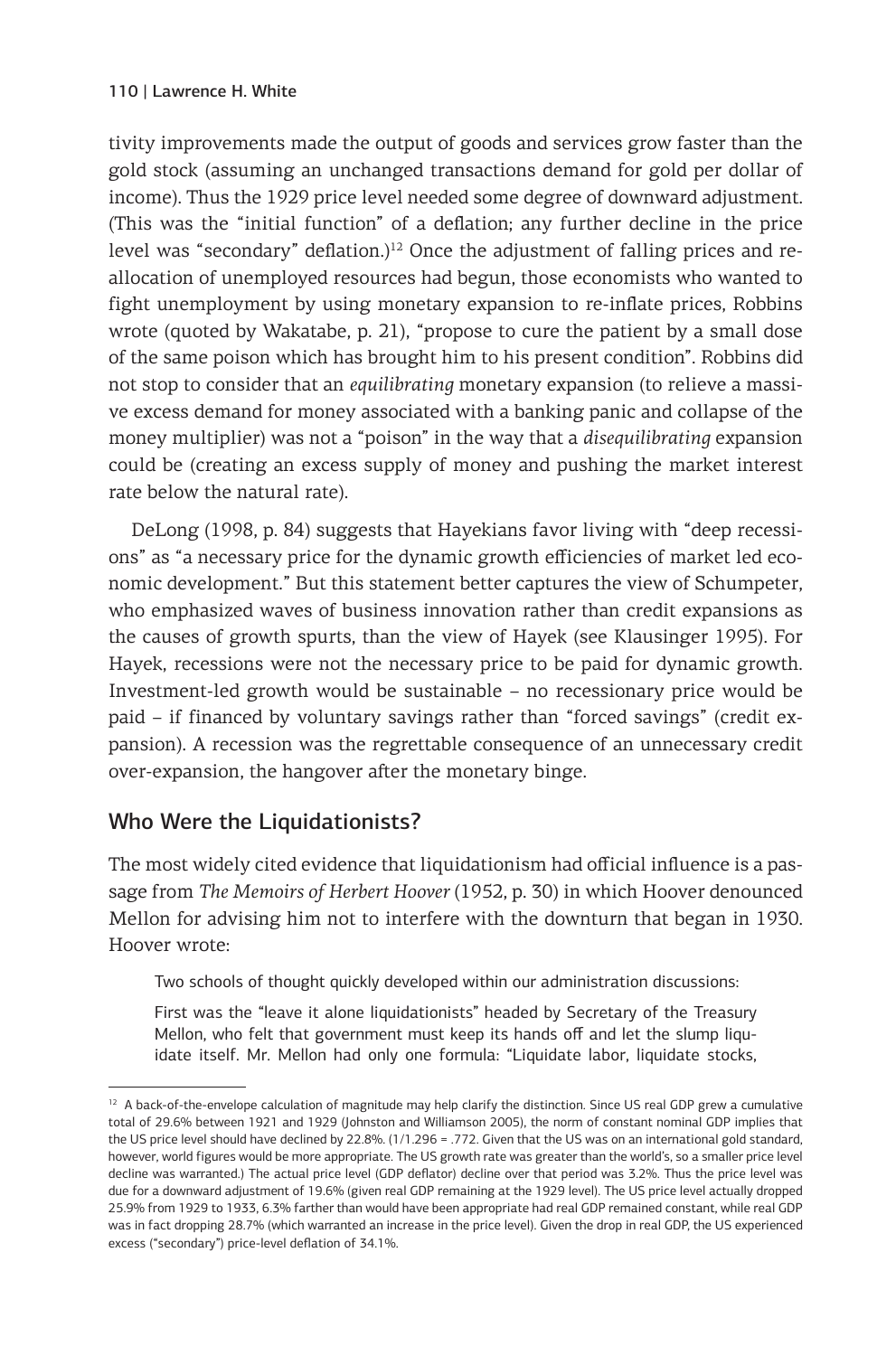liquidate the farmers, liquidate real estate." He insisted that, when the people get an inflation brainstorm, the only way to get it out of their blood is to let it collapse. He held that even a panic was not altogether a bad thing. He said: "It will purge the rottenness out of the system. High costs of living and high living will come down. People will work harder, live a more moral life. Values will be adjusted, and enterprising people will pick up the wrecks from less competent people."

DeLong (1991, p. 6), Eichengreen (1999, p. 8), and many others have cited this passage as though Mellon himself actually spoke or wrote the words that Hoover puts inside quotation marks. It seems more likely, however, that the "quoted" words are merely Hoover's retrospective dramatization – perhaps caricature – of Mellon's view. The account seems intended to make Hoover look good by comparison, as Hoover (1952, p. 31) immediately followed it with a denial that he himself subscribed to the liquidationist view:

But other members of the Administration, also having economic responsibilities— Under Secretary of the Treasury Mills, Governor Young of the Reserve Board, Secretary of Commerce Lamont and Secretary of Agriculture Hyde—believed with me that we should use the powers of government to cushion the situation

 … The record will show that we went into action within ten days and were steadily organizing each week and month thereafter to meet the changing tides—mostly for the worse. In this earlier stage we determined that the Federal government should use all of its powers…

Hoover went on to list the anti-recession initiatives his administration undertook. DeLong takes Hoover's word for it that Mellon was a liquidationist, yet inconsistently disregards Hoover's word regarding Hoover's own views and actions when asserting that Hoover too was as an "enthusiastic proponent" of liquidationism.13 Beyond his words, Hoover's anti-recession initiatives indicate that he was not guided by liquidationist doctrine.

Hoover's *Memoirs* do not provide a statement of liquidationist doctrine verifiably in Mellon's own words. Neither do later writers who rely solely on Hoover's say-so.

Mellon's biographers indicate that Mellon's views on anti-Depression policy were less activist than Hoover's, but were not those of the one-formula liquidationist depicted in Hoover's *Memoirs*. In November 1930, with the economy turning downward, Mellon (as quoted by Cannadine 2006, p. 400), saw no way to avoid "a painful process of readjustment." In a May 1931 speech (Cannadine 2006, p. 402) he warned: "Conditions today are neither so critical nor so unprecedented as to justify a lack of faith in our capacity to deal with them in our accustomed way." He concluded that the present moment was "no time to undertake drastic

<sup>&</sup>lt;sup>13</sup> Elsewhere DeLong (1998, pp. 74-75) does quote from Hoover's Memoirs where Hoover renounced the "liquidationists" headed by Mellon. DeLong then comments: "But Hoover's idea of how activist government should fight the Great Depression was for the government to make sure that its budget remained in surplus." DeLong does not mention Hoover's other anti-Depression initiatives.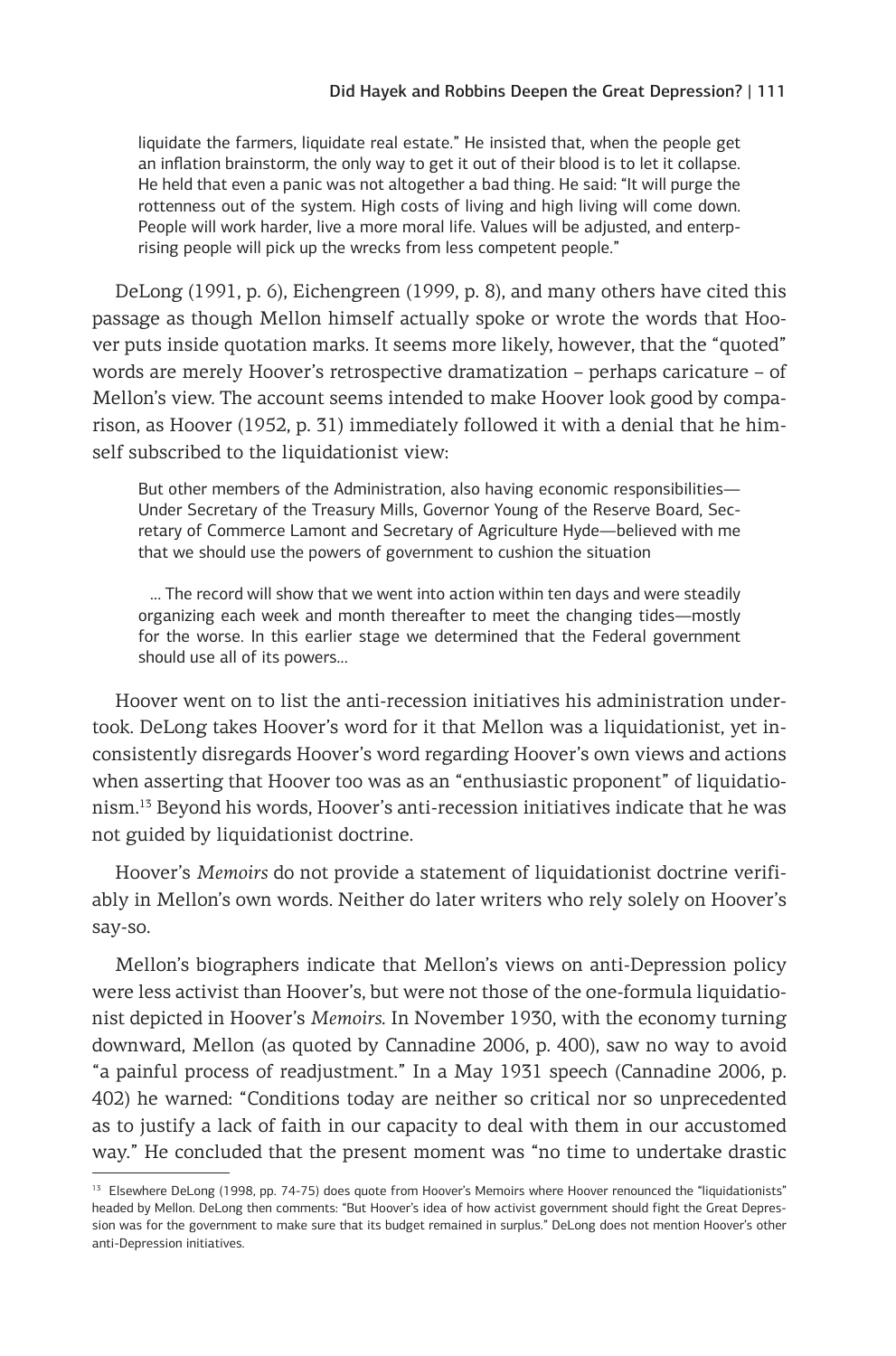experiments which may conceivably result in breaking down the standard of living to which we have become accustomed." Mellon was not keen on Hoover's policy of summoning businessmen to the White House to urge them not to cut wages or lay workers off (Cannadine 2006, pp. 392-3). On the other hand, as an ex-officio member of the Federal Reserve Board, Mellon successfully urged the central bank to cut its discount rate after the stock market crash in October 1929, and supported subsequent rate cuts (Cannadine 2006, p. 392). In November 1929 he recommended a cut of one percentage point in personal and corporate income tax rates. He supported Hoover's proposal to increase federal construction spending as an anti-recession measure.

Mellon's speeches in the 1920s, quoted at length by Love (1929), provide no statement of liquidationism, and there is no reason to suspect that Mellon's attitude changed in the 1930s. Rather than applaud the liquidation of bankrupt firms in a recession, Mellon called the recession of 1921 a "painful period of deflation" (Love 1929, p. 212). Rather than recommend a policy of letting any financial crisis run its course, Mellon considered it the task of the Federal Reserve System to stop the crisis: the System "has already justified its existence, and it will be indispensable in any future financial crises which may arise" (Love 1929, p. 207). Furthermore, Mellon declared (Love 1929, p. 234),

The Administration has done everything possible to strengthen the Federal Reserve System, believing that its continued existence is necessary to promote stabilization not only in this country but in the world at large.

In the *Annual Report of the Secretary of the Treasury on the State of the Finances for the Fiscal Year Ended June 30, 1931*, Secretary Mellon (US Treasury 1931, p. 34) wrote not with cheer but with concern about the liquidation of insolvent banks:

Some of the banks affected have been unable to liquidate assets fast enough to meet the withdrawals and suspensions have occurred with the consequent shock to the community, paralysis of business, and further decline in values. Local difficulties have been accentuated and confidence shaken in other communities.

To restore confidence the Hoover Administration did not propose to let the liquidation process run its course. Rather, as Mellon noted in his report, it proposed to create a National Credit Corporation, which could lend up to \$1.5 billion to illiquid banks. The NCC would lend against bank assets that were not eligible for rediscount by the Federal Reserve. At Hoover's urging, the NCC was created by leading bankers as a private-sector organization in the fall of 1931.<sup>14</sup> When the NCC proved ineffective and the crisis continued to deepen, Congress with Hoover's blessing in early 1932 created the \$3.5 billion Reconstruction Finance Corporation, a federal agency to bail out banks and other firms.

<sup>&</sup>lt;sup>14</sup> According to his *Memoirs* (pp. 84-86), Hoover assured the participating bankers that the Federal Reserve would support the NCC by rediscounting its paper.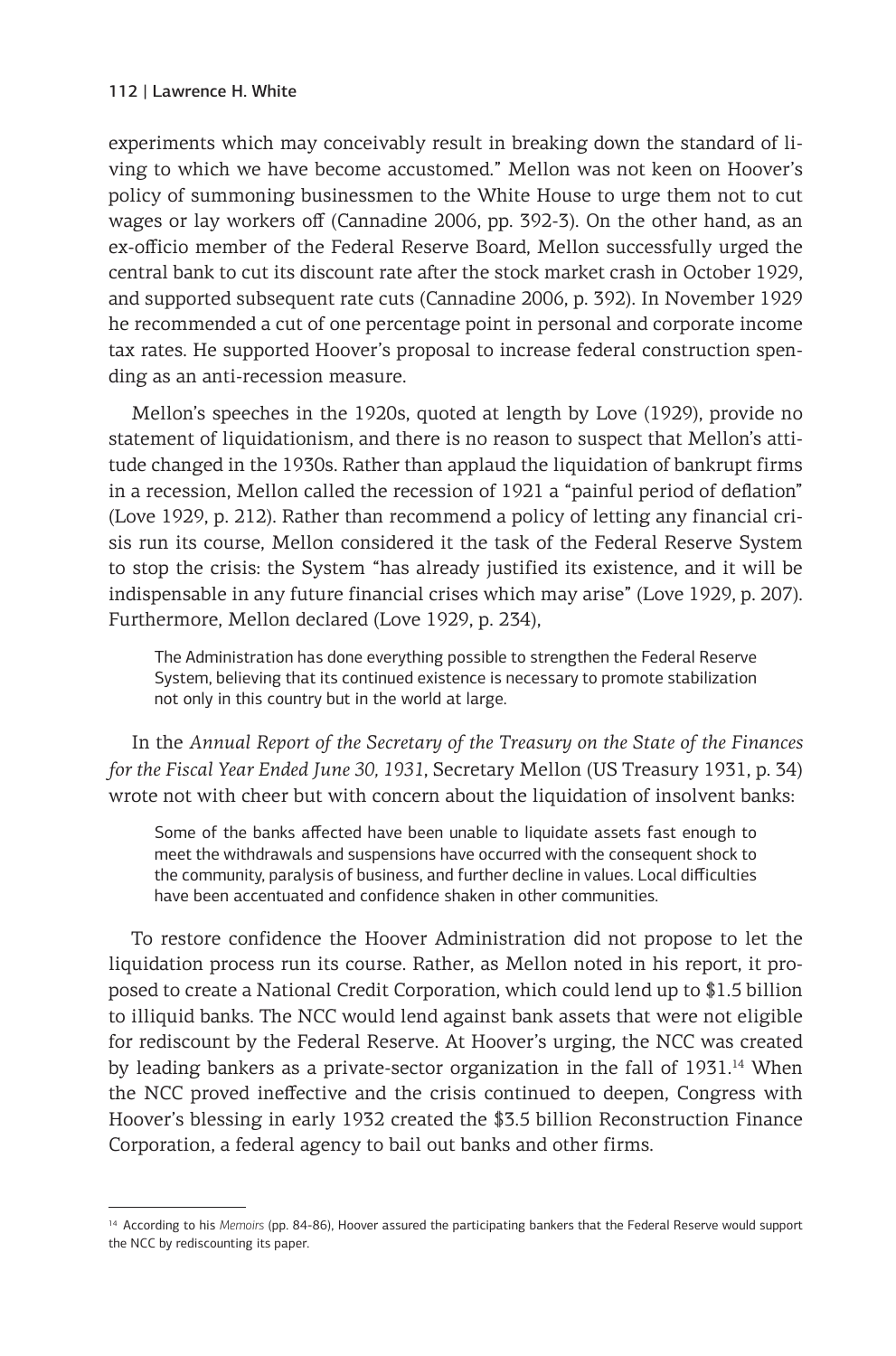The closest approach to "liquidationism" in 1930 was found among Federal Reserve officials who subscribed to the real bills doctrine. Eichengreen (1999, p. 12) identifies Adolph Miller of the Federal Reserve Board and the governors of the Philadelphia and Dallas Federal Reserve Banks as "outspoken advocates of letting nature run its course." Miller had been a member of the Board since its beginning in 1914, and before that an academic economist. As Laidler (2003a) notes, Miller upheld the real bills doctrine through the 1920s, though he abandoned it to advocate expansionary open market purchases in the 1930s. Evidence of the Federal Reserve Board's adherence to the real bills doctrine during Miller's tenure can be found in the Board's *Tenth Annual Report of 1923*, which declares: "It is the belief of the Board that there is little danger that the credit created and distributed by the Federal Reserve Banks will be in excessive volume if restricted to productive uses."<sup>15</sup> Miller's views were formed well before Hayek or Robbins entered the debate, and there is no evidence that he was swayed by anything they wrote. Miller (1935, p. 442 n. 1) in fact explicitly rejected Robbins' (1934, p. 52) characterization of the Federal Reserve Board's policy-making in 1927-29.16

Laidler (2003a, pp. 1262-3) notes that for the real bills advocates, once it had started, the right policy was to let the Depression take its course… [I]ts exponents often saw the seeds of depression as having been sown by the discount rate cuts implemented by Benjamin Strong in 1927 to help Montague [sic] Norman maintain the newly re-established convertibility of sterling into gold at its pre-1914 parity. These cuts, it was argued, had encouraged credit creation in the United States on a scale greater than the needs of trade required, which had therefore fuelled "speculative investment" in the stock market and an unsustainable investment boom.

## The Real Bills Doctrine versus the Austrian Business Cycle Theory

Laidler (2003a, p. 1263 n. 11) then comments in a footnote:

There is strong similarity between these views, and those that derived from Austrian business cycle theory as expounded by, for example, Friedrich von Hayek (1931) and Lionel Robbins (1934), which made some inroads into the American academic community in the early 1930s. See, for example Gottfried von Haberler's (1932) paper written when he was a visitor at Harvard. These two apparently parallel strands in the literature had a common ancestry in English Banking School theory, which had considerable vogue in German language academic circles from the late 19th century onwards, and the connections between them would merit further research.

Laidler is right to distinguish the real bills doctrine from the Austrian theory. He is right about the point of similarity between them, namely that the Austrians also thought that Strong's excessively expansionary policy of 1927-28 had sown the seeds for the downturn of 1929, though their criterion for excess was quite different. But Laidler is incorrect in his hypothesis that the Austrian cycle

<sup>15</sup> As quoted by Humphrey (1982, p. 11). For more on Miller's views see Timberlake (2007, pp. 239-43).

<sup>&</sup>lt;sup>16</sup> In the same article, Miller (1935, p. 456) also indicated that Secretary Mellon was in the minority opposing the Miller-led Board's real-bills-inspired policy of "direct pressure" in 1929.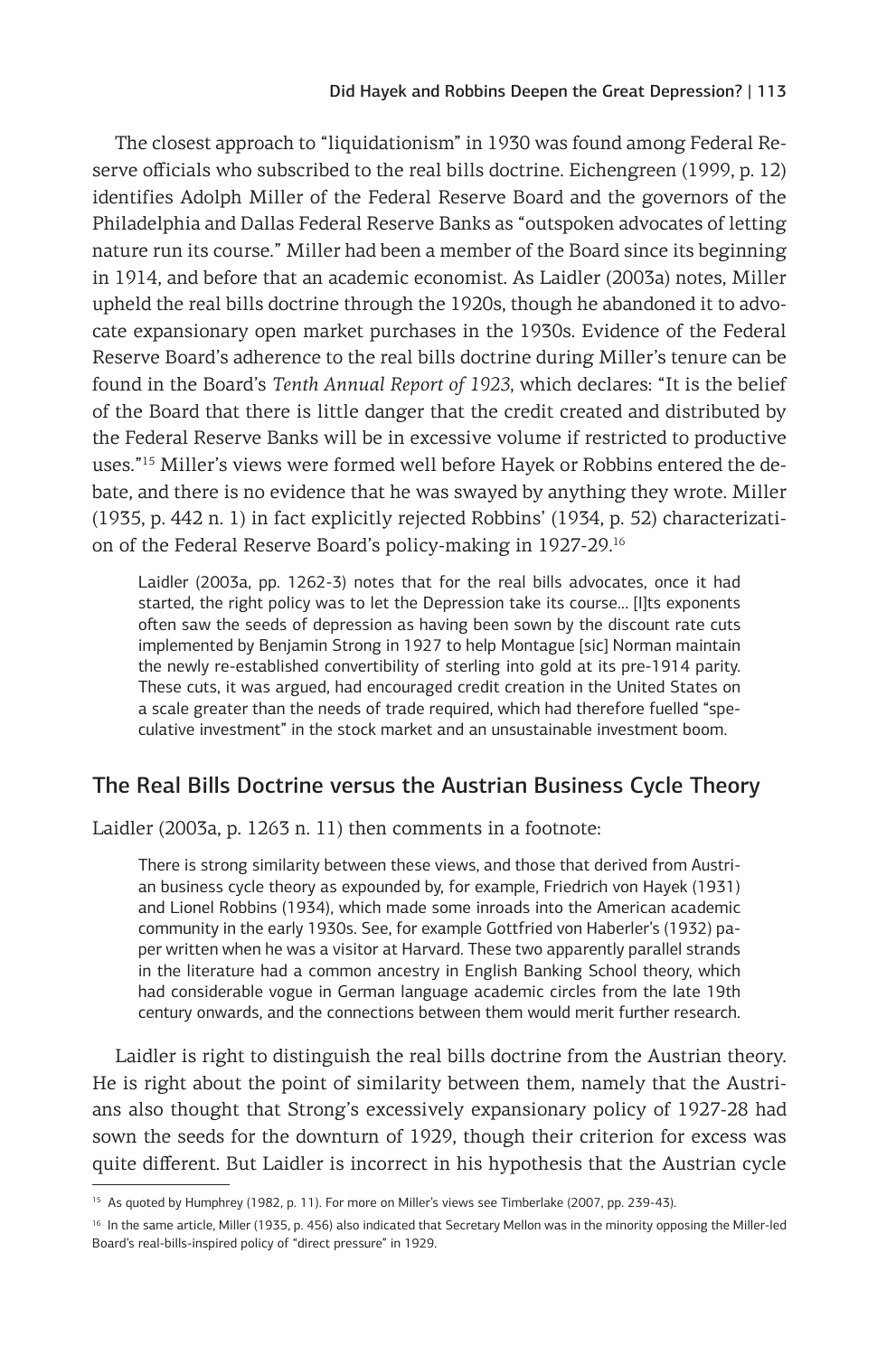theory, like the real bills doctrine, had its ancestry in Banking School theory. The Banking School of the 1840s had held the Bank of England blameless for any business cycles, on the grounds that gold convertibility, and the operation of the "law of the reflux," made it impossible for the Bank to over-expand. Hayek built directly on the cycle theory of Ludwig von Mises, and Mises built on the cycle theory developed by the Banking School's *opponents*, the Currency School, who charged the Bank of England with over-expanding and then being forced by gold losses to contract.<sup>17</sup>

The Austrian theory (Hayek 1933a, 1935; Robbins 1934) combined the Currency School's monetary theory of the trade cycle with Böhm-Bawerk's and Wicksell's capital and interest theories.<sup>18</sup> A credit expansion that reduced the market interest rate (or prevented it from rising with credit demand), to a value below the intertemporal equilibrium rate (the "natural rate"), would foster unsustainable investments. The real bills doctrine, as Laidler (2003a, p. 1260) elsewhere points out, had nothing directly to say about interest rate policy: "In particular, though it advised that banks should discount only (but all) good quality bills offered to them, it was silent on how to choose the interest rate at which such credit was to be granted." But the real-bills norm of an elastic supply of credit implied that the interest rate should be kept from rising when credit demand rose. Laidler notes that central banks became freer to pursue this elastic-credit-supply norm after policy changes to enable inflationary financing for the First World War considerably weakened the constraint the international gold standard had previously placed on their policies.

The central bank policy of raising or lowering interest rates in response to gold outflows or inflows – classic Bank of England rate policy – was not derived from the real bills doctrine, but instead overrode it and thereby neutralized the real bills doctrine's influence. Once the classic gold-flow policy was abandoned during and after the First World War, the real bills doctrine came into its own as a guide for central bank credit creation. Lacking the Austro-Wicksellian notion of the natural rate of interest as a benchmark for neutral policy, the real bills doctrine judged excess credit creation by an asset-quality test: any bank lending on real bills of exchange (commercial paper issued to finance goods-in-process) was not excessive, but any lending on other assets was.

<sup>&</sup>lt;sup>17</sup> Mises' theory has even more in common with the views of a third school of thought in the English debates, the Free Banking School (see White 1995, p. 108). The Currency School held that the English country banks had sometimes overissued in unison. The Free Banking School insisted, as did Mises, that only a central bank like the Bank of England could significantly over-issue, so that decentralized note-issue ("free banking") was the best arrangement for avoiding over-expansions and the crashes that followed. Hayek, however, accepted the Currency School view that competing commercial banks could also over-expand, and was therefore more ambivalent toward free banking (see also White 1999). Both Mises and Hayek explicitly criticized Banking School doctrines. For a brief summary of the debate among the Currency, Banking, and Free Banking Schools, see Schwartz (1987).

<sup>&</sup>lt;sup>18</sup> For an overview of Böhm-Bawerk's and Wicksell's theories see Lutz (1968, chs. 1-2).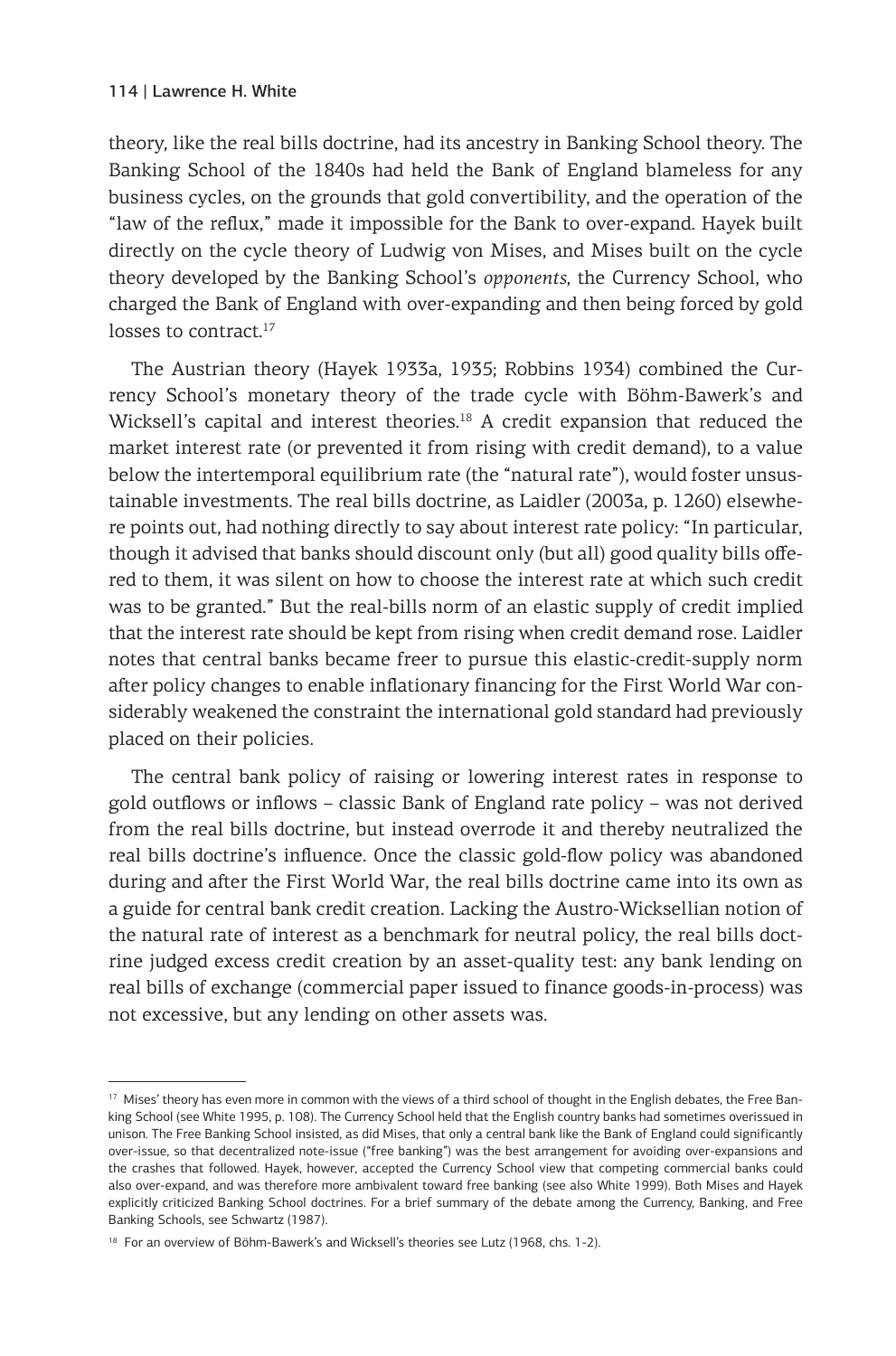A key contrast between the real bills doctrine and Hayekian monetary policy norms arises, as Roger Garrison (2006, pp. 12-13) notes, when business firms want to invest more, perhaps to exploit new inventions. To finance additional investment, firms seek additional loans. The demand curve for loanable funds shifts out. Hayek's neutral-money norm calls for letting the market interest rate rise with the increase in the demand for loanable funds, so that the rising market rate accurately signals the increased relative scarcity of present goods and thereby accurately guides intertemporal allocation.<sup>19</sup> What Hayek called the "interest brake" curbs potential over-investment. The real bills doctrine, by contrast, calls (in Garrison's words) for "accommodating the needs of trade" by "increasing the supply of credit to match each new increase in the demand for credit," in effect producing an artificially flat supply curve for loanable funds that prevents the interest rate from rising in the short run. Hayek (1933a, p. 179-80) sharply criticized such an elastic credit supply in his first book on the business cycle $^{20}$ :

The immediate consequence of an adjustment of the volume of money to the "requirements" of industry is the failure of the "interest brake" to operate as promptly as it would in an economy operating without credit. This means, however, that new adjustments are undertaken on a larger scale than can be completed; a boom in thus made possible, with the inevitably recurring "crisis." *The determining cause of the cyclical fluctuation is, therefore, the fact that on account of the elasticity of the volume of currency media the rate of interest demanded by the banks is not necessarily always equal to the equilibrium rate, but is, in the short run, determined by considerations of banking liquidity.*<sup>21</sup>

Policy based on the real bills doctrine – expanding the banking system's liabilities to accommodate an increase in the quantity of business credit demanded at the prevailing interest rate, and conversely letting the system's liabilities contract when credit demand was slack – was, for Hayek, not just a minor error. It was a principal source of the boom-bust cycle the world was experiencing.

Strict adherence to the classical real bills doctrine would have denied the central bank the power to purchase government securities in the open market, so the real bills doctrine needed modification to serve as a guide to the proper volume of open market purchases.22 Economists at the Fed developed a modification that Allan H. Meltzer calls the "Riefler-Burgess doctrine". Meltzer (2003, p. 398) summarizes its importance for Fed policy in the 1930s as follows:

<sup>&</sup>lt;sup>19</sup> In Hayek's (1933a, p. 168) words: "Assuming, as is preferable, that this increased demand was not caused by a lowering of [the banks'] own interest rates, this additional demand is always a sign that the natural rate of interest has risen."

<sup>&</sup>lt;sup>20</sup> Hayek's book was first published in German in 1929. Garrison (2006, p. 13) quotes the first part of this passage.

<sup>21</sup> Emphasis in the original. Hayek here (1933a, p. 180 n.) footnoted an even earlier (1926) work in which he "already dealt with the elasticity of bank credit as the cause of cyclical fluctuations." He cited Frank A. Fetter's critique of the procyclical impact of the real bills doctrine.

<sup>&</sup>lt;sup>22</sup> Humphrey (2001) discusses the modifications by which Fed economists after the First World War turned the real bills doctrine into a quantitative guide for open market operations.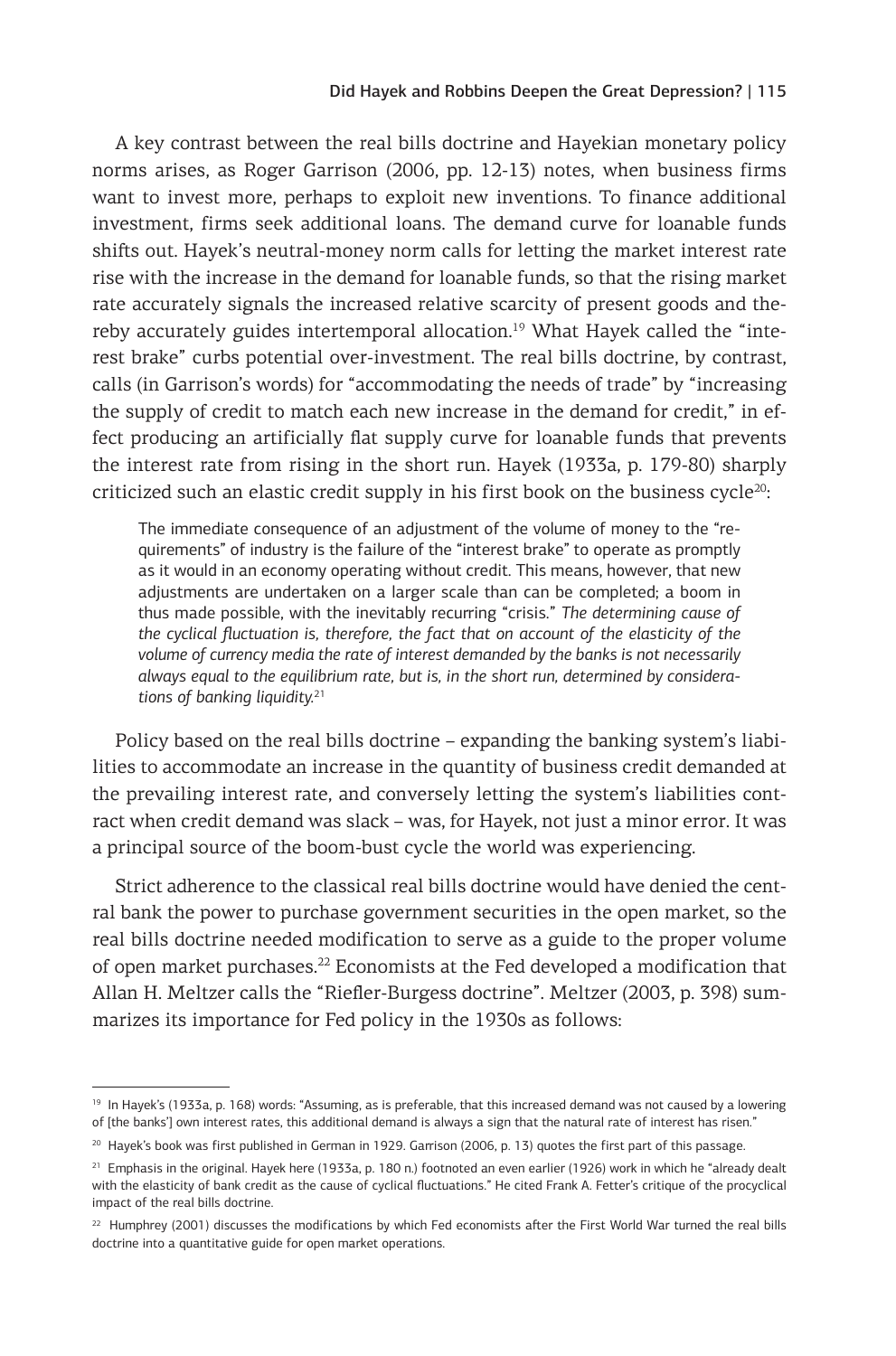Federal Reserve records suggest that the real bills or Riefler-Burgess doctrine is the main reason for the Federal Reserve's response, or lack of response, to the depression. With few exceptions, the Federal Reserve governors accepted this framework as a guide to decisions. They believed that a low level of member bank borrowing and low nominal interest rates suggested there was no reason to make additional purchases.

The details of the Riefler-Burgess doctrine need not concern us here, except the fact that its development owed nothing to the Austrian theory of the business cycle. If the Fed had taken Hayek's theory seriously, they would have tried to make the supply of credit less elastic in response to shifts in credit demand. If they had taken his policy norm seriously, they would have been trying to stabilize nominal income, which in the face of a declining broad money stock and declining velocity (as in 1929-32) would have meant substantial expansion of the monetary base.

## Why didn't Hayek and Robbins Call for Counter-Deflationary Measures?

Hayek and Robbins can be seriously faulted for failing to take their own policy norm seriously: they failed to call for central banks to do what they could to counter the sharp monetary contraction and crushing deflation during 1930-33. Each later faulted himself. In a 1975 talk Hayek noted that "the inherent instability of credit" could turn a recession with extensive unemployment into a self-feeding deflationary contraction. He then commented (Hayek 1975, p. 5):

I am the last to deny – or rather, I am today the last to deny – that, in these circumstances, monetary counteractions, deliberate attempts to maintain the money stream, are appropriate.

I probably ought to add a word of explanation: I have to admit that I took a different attitude forty years ago, at the beginning of the Great Depression. At that time I believed that a process of deflation of some short duration might break the rigidity of wages which I thought was incompatible with a functioning economy. Perhaps I should have even then understood that this possibility no longer existed. … I would no longer maintain, as I did in the early '30s, that for this reason, and for this reason only, a short period of deflation might be desirable. Today I believe that deflation has no recognizable function whatever, and that there is no justification for supporting or permitting a process of deflation.

Hayek went on (pp. 12, 13) – in response to questions from Gottfried Haberler about whether more could have been done to prevent deflation in the 1930s – to reiterate his support for the norm of stabilizing nominal income, and to point out that this had always been his theoretical policy norm:

The moment there is any sign that the total income stream may actually shrink, I should certainly not only try everything in my power to prevent it from dwindling, but I should announce beforehand that I would do so in the event the problem arose… You ask whether I have changed my opinion about combating secondary deflation. I do not have to change my theoretical views. As I explained before, I have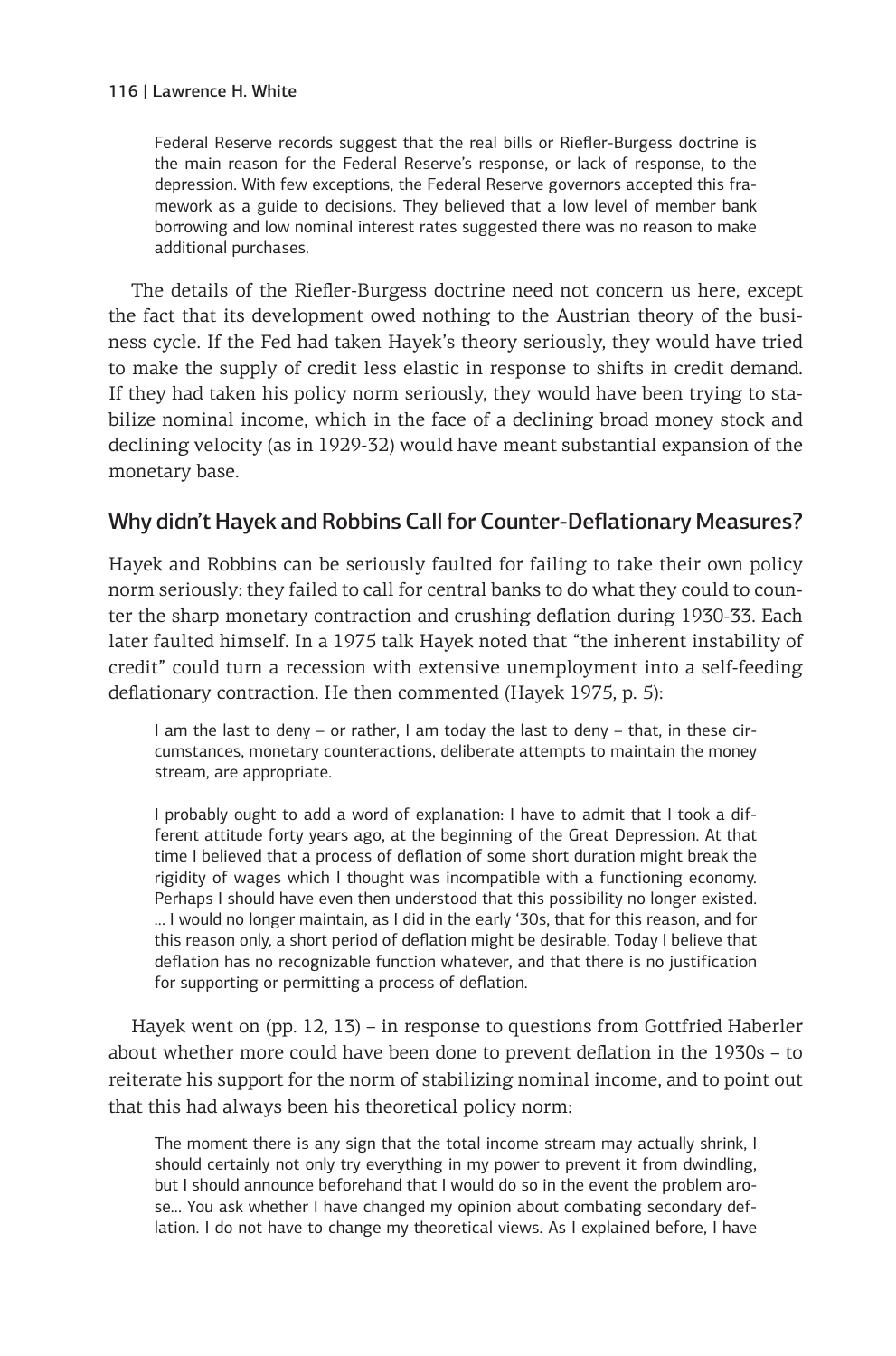always thought that deflation had no economic function; but I did once believe, and no longer do, that it was desirable because it could break the growing rigidity of wage rates. Even at that time I regarded this view as a political consideration; I did not think that deflation improved the adjustment mechanism of the market.<sup>23</sup>

Later in his career, Lionel Robbins also regretted his advice against using monetary expansion to arrest the deflation. In a 1966 speech in the House of Lords he confessed: "I was on the wrong side: I opposed measures of reflation which I now think might have eased the situation; and although I do not flatter myself that my attitude influenced action in any respect, I shall always most seriously regret having done so."24 In his *Autobiography* (Robbins 1971, p. 154) he explained his perspective: even supposing that "the assumption that the original diagnosis of excessive financial ease and mistaken real investment was correct - which is certainly not a settled matter," he now recognized that the banking crisis had changed the situation into one of ongoing contraction of the broad money stock and shrinking velocity. The shrinkage of nominal expenditure not only forced the price level down but also depressed real activity. At that point, a policy of refusing to expand the monetary base "was as unsuitable as denying blankets and stimulants to a drunk who has fallen into an icy pond, on the grounds that his original problem was overheating." Whatever the extent of "inappropriate investments" being corrected, the processes of equilibration "were completely swamped by vast deflationary forces." Robbins thus belatedly recognized something that he and Hayek could have recognized in the early 1930s, namely that combating the contraction of nominal income – as called for by Hayek's theoretical monetary policy norm – was not inconsistent with the Austrian account of why the expansionary monetary policy of the late 1920s had been unsustainable.<sup>25</sup>

## **Conclusion**

In allowing the contraction of nominal income (*MV*) to proceed without offsetting monetary countermeasures in the 1930-33 period, American policymakers were not acting on the advice of F. A. Hayek and Lionel Robbins, but on the advice of Federal Reserve officials who subscribed to versions of the real bills doctrine. There is no evidence that Hoover administration or Federal Reserve officials were reading Hayek or Robbins in the early 1930s. Hayek's monetary policy norm in fact called for the stabilization of nominal income (*MV*), and thus for central bank action to prevent its contraction. Hayek and Robbins themselves, however, did not call for

<sup>&</sup>lt;sup>23</sup> Hayek recognized an equilibrating function to a mild deflation of consumer prices driven by increasing productivity. To be consistent, his statements above must all refer to a deflation in excess of that rate, driven by monetary contraction, what (following Haberler) Hayek called a "secondary deflation".

<sup>&</sup>lt;sup>24</sup> I am indebted to an anonymous referee for this reference.

<sup>&</sup>lt;sup>25</sup> This was the position taken contemporaneously by Gottfried Haberler (1932, pp. 52), who after sketching Hayek's theory of why the boom was bound to collapse, added: "If some banks – those nerve centers where innumerable strands of credit relations come together – are involved and become bankrupt, a wave of pessimism is bound to come: as a secondary phenomenon a credit deflation is likely to be the consequence of the general distrust and nervousness… I do not deny that we can and must combat the secondary phenomenon—an exaggerated pessimism and an unjustified deflation."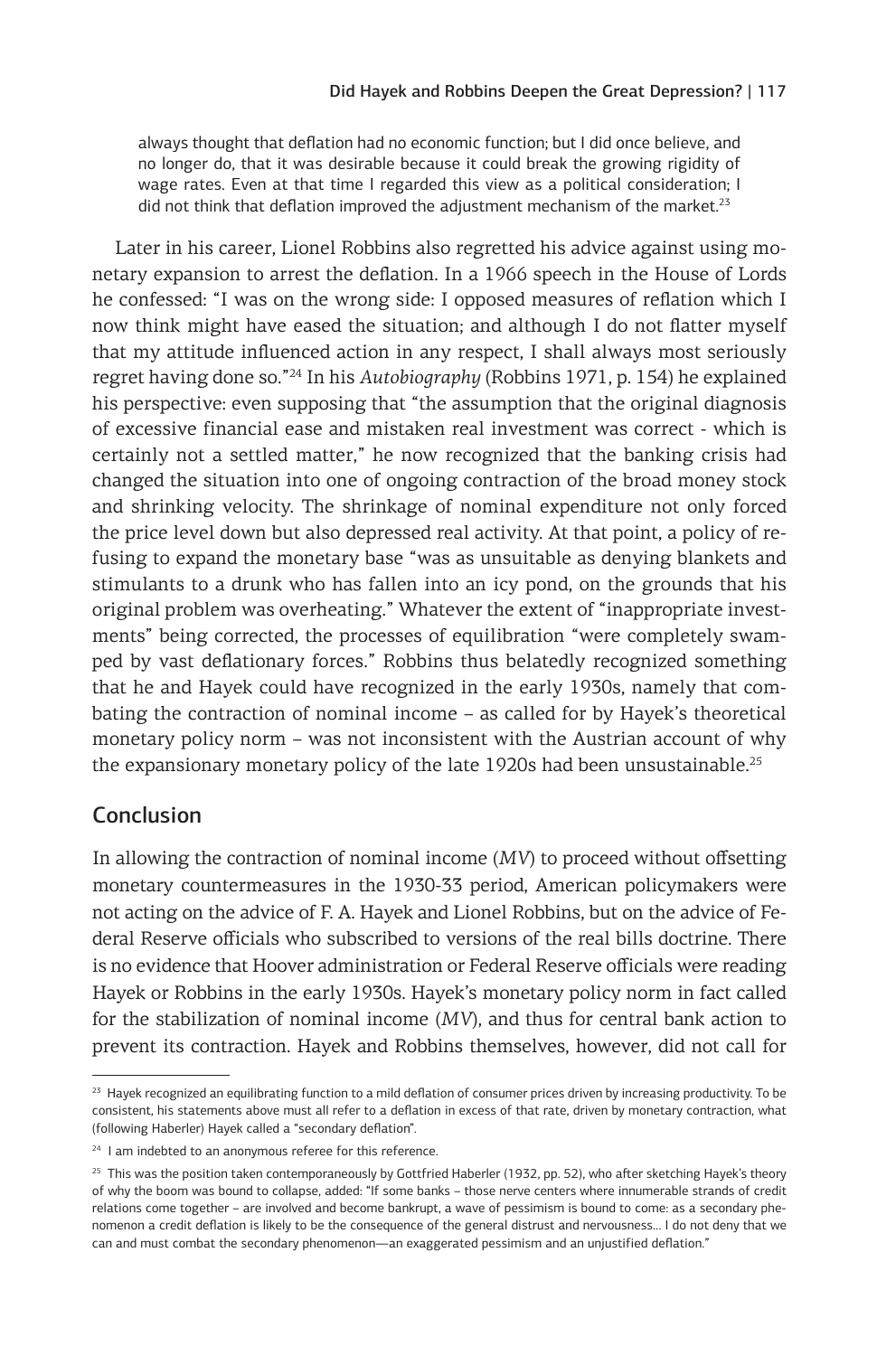policy to stabilize nominal income at the time. Hayek thought, based on *ad hoc* ("political") reasoning and contrary to his own theoretical norm, that a brief deflation might have a salutary effect on recovery by restoring flexibility to wages. Robbins spurned anti-deflationary monetary expansion on the grounds that excessive financial ease had led to false prosperity and its collapse in the first place. Both later regretted their mistake in not promptly recognizing the need to prevent the damage done by the contraction of money and nominal income.

## References

- Bernanke, Ben S. (2004). "Money, Gold, and the Great Depression." H. Parker Willis Lecture in Economic Policy, Washington and Lee University, Lexington, Virginia (March 2). http://132.200.33.130/boarddocs/Speeches/2004/200403022/default.htm
- Caballero, Ricardo J., and Mohamad L. Hammour. (1994). "The Cleansing Effect of Recessions." *American Economic Review* 84, 1350-1368.
- Caballero, Ricardo J., and Mohamad L. Hammour. (2005). "The Cost of Recessions Revisited: A Reverse-Liquidationist View." *Review of Economic Studies* 72, 313–341.
- Caldwell, Bruce. (2004). *Hayek's Challenge: An Intellectual Biography of F.A. Hayek*. Chicago: University of Chicago Press.
- DeLong, J. Bradford. (1991). "Liquidation Cycles and the Great Depression." Working paper, Harvard University and NBER, 1991. http://econ161.berkeley.edu/pdf\_files/Liquidation\_Cycles.pdf
- DeLong, J. Bradford. (1998). "Fiscal Policy in the Shadow of the Great Depression." In *The Defining Moment: The Great Depression and American Economy in the Twentieth Century*, edited by Michael D. Bordo, Claudia Goldin, and Eugene N. White, pp. 67-85. Chicago: University of Chicago Press.
- DeLong, J. Bradford. (undated). "Friedrich A. von Hayek." http://www.j-bradford- delong. net/Economists/hayek.html
- Eichengreen, Barry. (1999). "The Keynesian Revolution and the Nominal Revolution: Was There a Paradigm Shift in Economic Policy in the 1930s?" UC Berkeley working paper (March). http://www.econ.berkeley.edu/~eichengr/research/castronov.pdf
- Epstein, Gene. (1999). "Mr. Market [Interview with Milton Friedman]." *Hoover Digest*, no. 1. http://www.hooverdigest.org/991/epstein.html
- Garrison, Roger W. (1986). "Hayekian Trade Cycle Theory: A Reappraisal." *Cato Journal* 6, 437-53.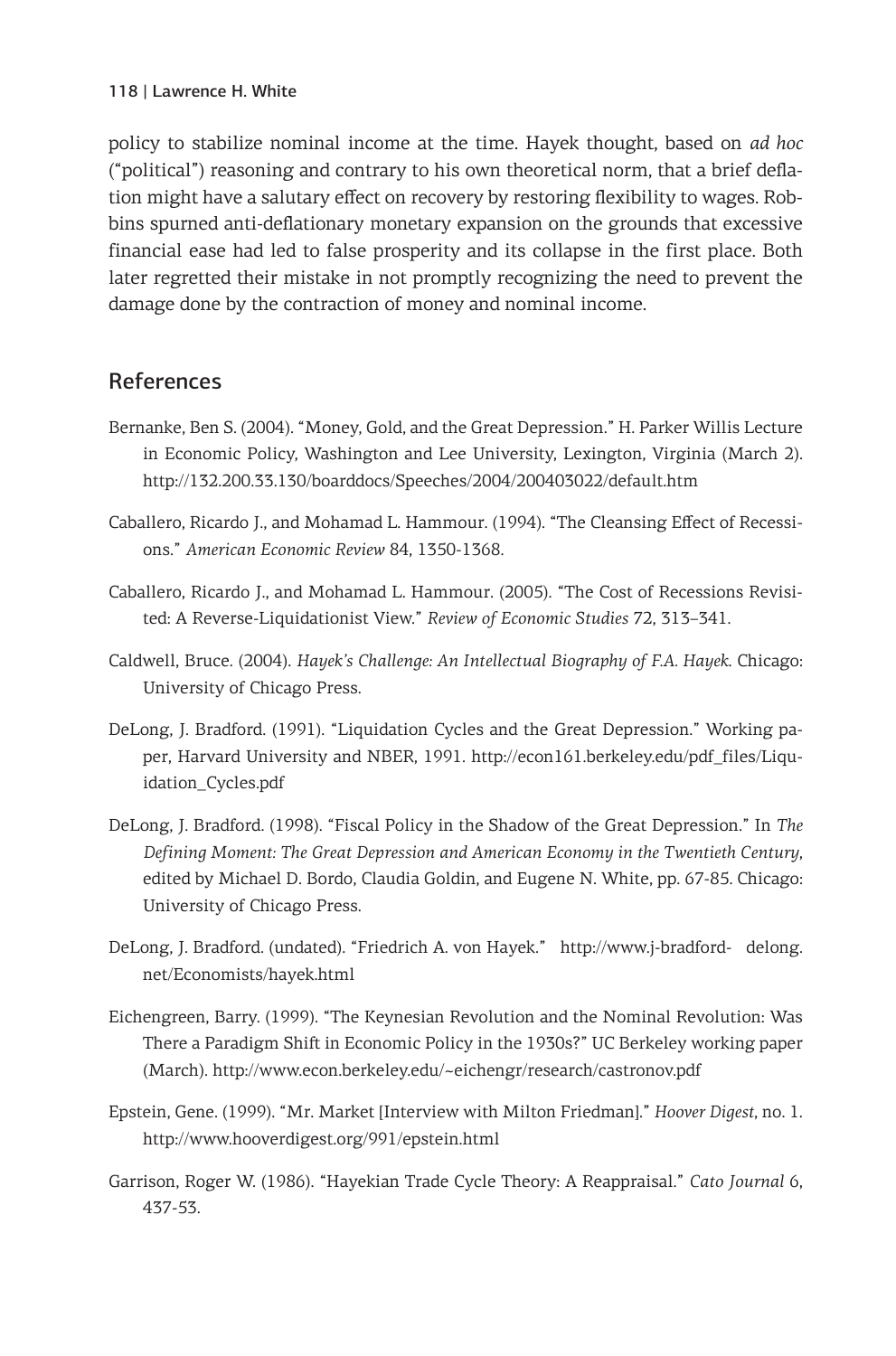- Garrison, Roger W. (2006). "From Keynes to Hayek: The Marvel of Thriving Macroeconomies." *Review of Austrian Economics* 19, 5-15.
- Haberler, Gottfried. (1932). "Money and the Business Cycle." Reprinted in Ludwig von Mises et al., *The Austrian Theory of the Trade Cycle and Other Essays*, compiled by Richard Ebeling. Auburn: Mises Institute, 1996.
- Haberler, Gottfried. (1986). "Reflections on Hayek's Business Cycle Theory." *Cato Journal* 6, 421-35.
- Hayek, Friedrich A. (1932). "The Fate of the Gold Standard." In *Money, Capital, and Fluctuations*, ed. Roy McCloughry (Chicago, IL: University of Chicago Press, 1984), 118-135.
- Hayek, Friedrich A. (1933a). *Monetary Theory and the Trade Cycle*, translated by N. Kaldor and H. M. Croome. London: Cape.
- Hayek, Friedrich A. "Saving" (1933b). Reprinted in Hayek, *Profits, Interest and Investment*. London: Routledge, 1939.
- Hayek, Friedrich A. (1933c). "The Present State and Immediate Prospects of the Study of Industrial Fluctuations". Reprinted in Hayek, *Profits, Interest and Investment*. London: Routledge, 1939.
- Hayek, Friedrich A. Prices and Production, 2<sup>nd</sup> ed. (1935). London: Routledge.
- Hayek, Friedrich A. *Monetary Nationalism and International Stability*. (1937). London: Longmans, Green.
- Hayek, Friedrich A. *A Discussion with Friedrich A. von Hayek*. (1975). Washington, DC: American Enterprise Institute.
- Hoover, Herbert. (1952). *The Memoirs of Herbert Hoover, Vol. Three: The Great Depression 1929-1941*. New York: Macmillan.
- Humphrey, Thomas M. (1982). "The Real Bills Doctrine." Federal Reserve Bank of Richmond *Economic Review* 68, 3-13.
- Humphrey, Thomas M. (2001). "The Choice of a Monetary Policy Framework: Lessons from the 1920s." *Cato Journal* 21, 285-313.
- Johnston, Louis D., and Samuel H. Williamson. "The Annual Real and Nominal GDP for the United States, 1790 – Present." Economic History Services, April 1, 2006. http:// eh.net/hmit/gdp/
- Klausinger, Hansjorg. (1995). "Schumpeter and Hayek: Two Views of the Great Depression Re-examined." *History of Economic Ideas* 3, 93–127.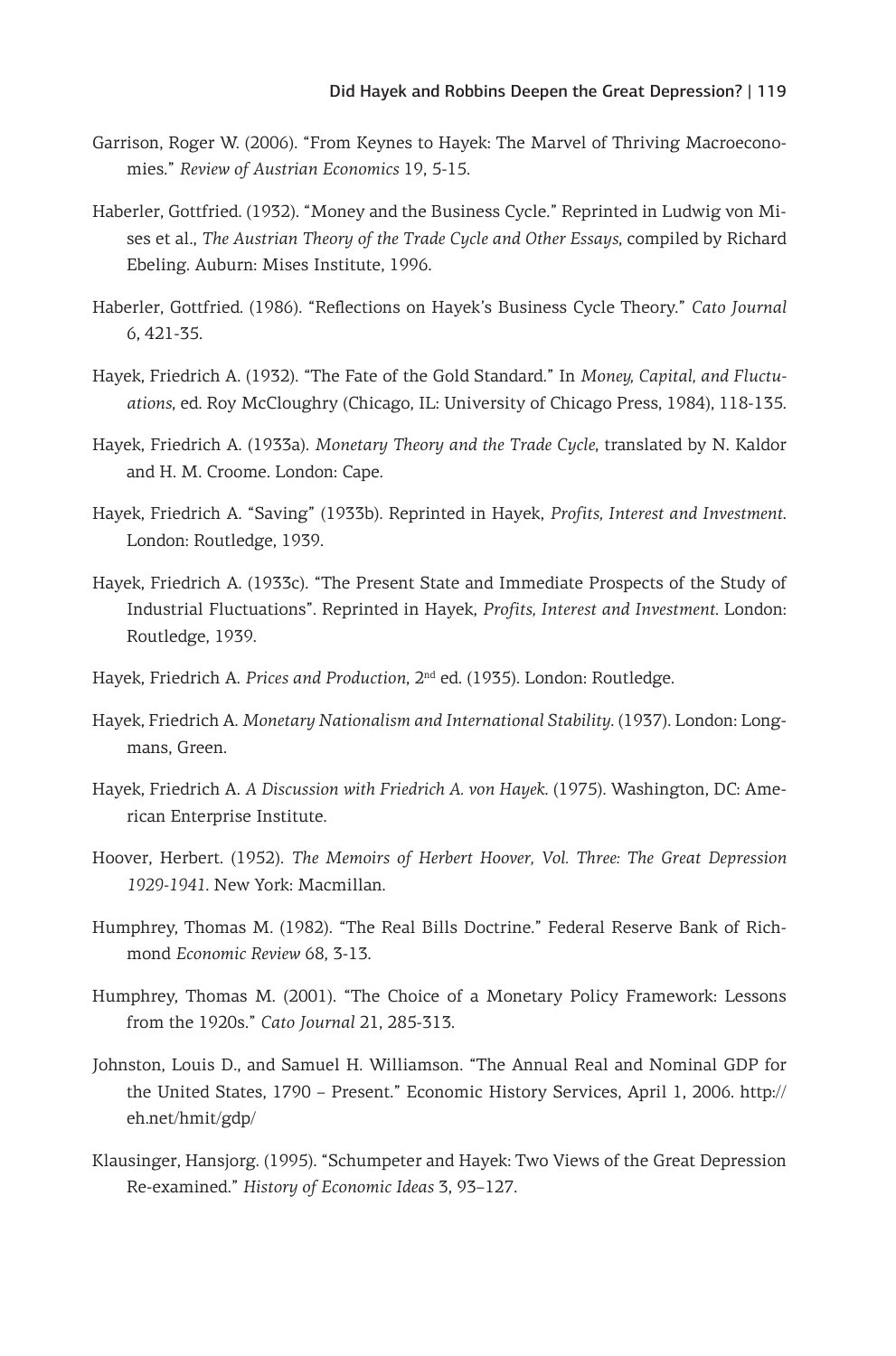- Laidler, David. "Meltzer's *History of the Federal Reserve*." (2003a). *Journal of Economic Literature* 41, 1256-71.
- Laidler, David. "The Price Level, Relative Prices, and Economic Stability: Aspects of the Inter-war Debate." (2003b). University of Western Ontario working paper. http://economics.uwo.ca/econref/WorkingPapers/researchreports/wp2003/wp2003\_10.pdf
- Love, Philip H. (1929). *Andrew Mellon: The Man and His Work*. Baltimore: F. Heath Coggins & Co.
- Lutz, Friedrich A. (1968). *The Theory of Interest*. Chicago: Aldine.
- Meltzer, Allan H. (2003). *A History of the Federal Reserve*, Vol. 1: 1913-1951. Chicago: University of Chicago Press.
- Mises, Ludwig von. (1980). *The Theory of Money and Credit*. Indianapolis: Liberty Press.
- Parker, Randall, ed. (2002). *Reflections on the Great Depression*. Northampton, MA: Edward Elgar.
- Robbins, Lionel. (1934). *The Great Depression*. London: Macmillan.
- Robbins, Lionel. (1971). *Autobiography of an Economist*. London: Macmillan.
- Robbins, Lionel. (1979). *Against Inflation: Speeches in the Second Chamber*, 1965-1977. London: Macmillan.
- Robertson, D. H. (1926). *Banking Policy and the Price Level: An Essay in the Theory of the Trade Cycle*. London: P. S. King and Son.
- Schwartz, Anna J. (1987). "Banking School, Currency School, Free Banking School.'' In J. Eatwell,. M. Milgate, and P. Newman, eds., *The New Palgrave: Dictionary of Economics* (London: Macmillan).
- Selgin, George. (1999). "Hayek versus Keynes on How the Price Level Ought to Behave." *History of Political Economy* 31, 699-722.
- Selgin, George, and Lawrence H. White. (1994). "How Would the Invisible Hand Handle Money?" *Journal of Economic Literature* 32, 1718-49.
- Timberlake, Richard H., Jr. (1993). *Monetary Policy in the United States: An Intellectual and Institutional History*. Chicago: University of Chicago Press.
- Timberlake, Richard H., Jr. (2007). "Gold Standards and the Real Bills Doctrine in U. S. Monetary Policy." *Independent Review* 11, 325-54.
- United States Treasury. (1931). *Annual Report of the Secretary of the Treasury on the State of the Finances for the Fiscal Year Ended June 30, 1931*. Washington, DC: U.S. Government Printing Office.